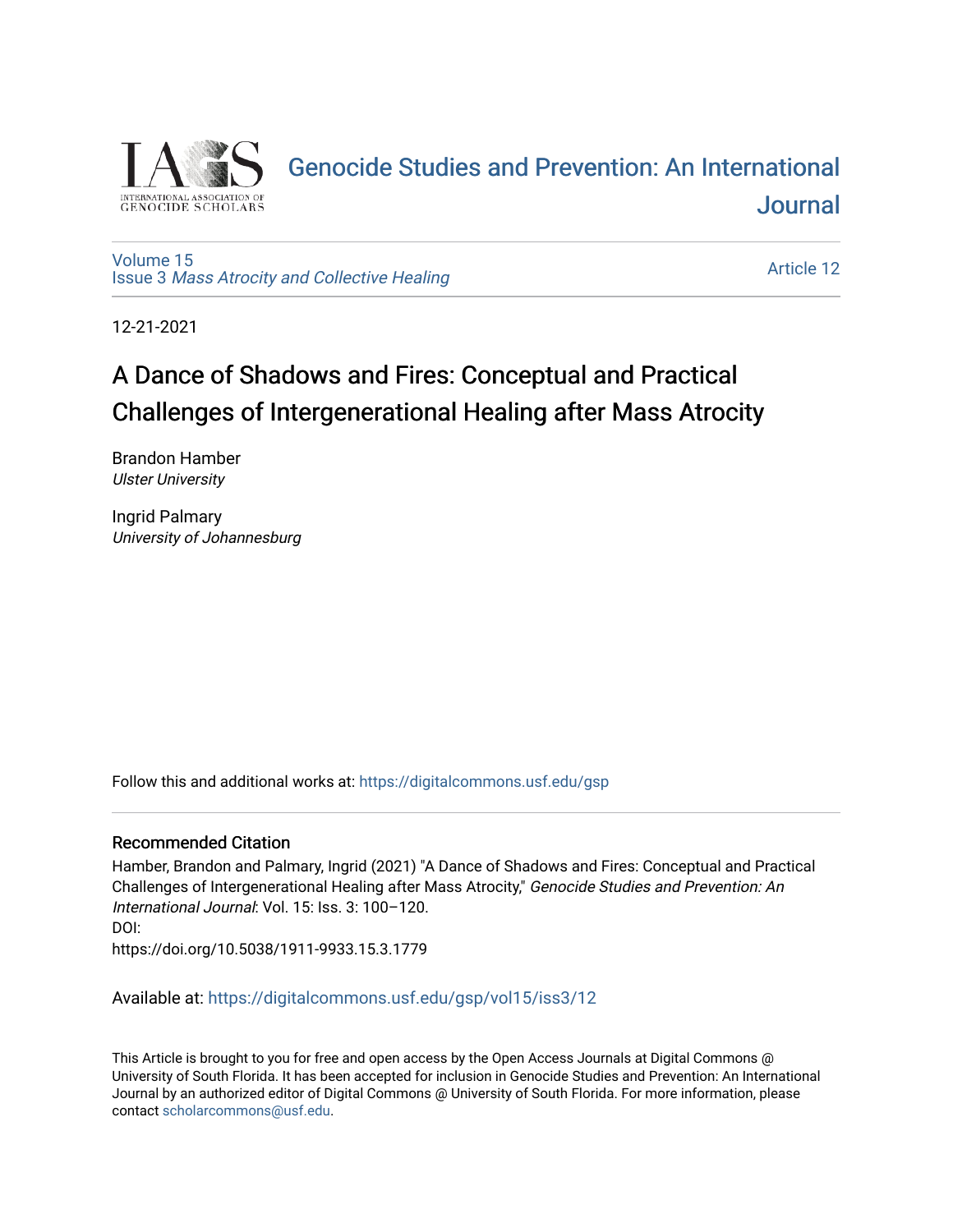# **A Dance of Shadows and Fires: Conceptual and Practical Challenges of Intergenerational Healing after Mass Atrocity**

#### **Brandon Hamber** *Ulster University*

*Derry, Northern Ireland*

### <span id="page-1-2"></span>**Ingrid Palmary**

*University of Johannesburg Johannesburg, South Africa*

*The red tongues of fire rushed up and flickered from corbel to corbel and from tablet to tablet, and crept along the floor, setting in a blaze the seats and benches. The dance of the shadows passed away, and the dance of the fires began.*[1](#page-1-0)

#### **Introduction**

The question of how societies come to terms with mass atrocity and large-scale political violence, although written about extensively, is still not resolved. This irresolution becomes even more acute when we consider how a past marred by mass atrocity continues to shape the present, not only in the years immediately preceding, but also decades or possibly centuries later. This is evident, for example, in questions of how colonialism and slavery still shape the contemporary world, not to mention the struggles such phenomena present across time for ideas such as collective healing or coming to terms with the past in some way.

This article will address one component of this debate; that is, how we conceptualize the idea of collective healing over time and the consequences thereof for intergenerational healing. In achieving this, we argue that there are two main issues that need to be taken into account because of how important they are for understanding collective healing and because they have been relatively undertheorized in the literature. These are the conditional and ambivalent nature of healing and the importance of connecting the typically disconnected topics of memory, history, and politics in order to understand better how collective healing is rooted in a process of meaning making at an individual and societal level. Developing these two aspects of healing builds a platform from which to discuss the significance of intergenerational notions of healing. This understanding is essential given that questions raised by mass atrocity —including colonialism, slavery, or specific manifestations of racial oppression such as apartheid—continue long after their formal demise.

The article will begin by summarizing some of the authors' work on the issue of how different mechanisms (most specifically transitional justice processes such as truth commissions) may or may not contribute to the notion of healing given that their meaning and significance shift with time and context. Much of the work of the authors of this article has in the past considered the impact of contemporary political conflicts and peace processes, or situations where extensive direct political violence has been committed in the last 10 to 50 years such as in South Africa and Northern Ireland. Specifically, we have considered how processes such as truth commissions, and wider processes of memorialization and symbolic reparations, can contribute to the healing of societies following political violence in and around so-called peace processes. This work has involved, in addition to academic scholarship, activities such [2](#page-1-1) as contributions to establishing memorials or working in collective therapeutic practice with

Brandon Hamber and Ingrid Palmary. "A Dance of Shadows and Fires: Conceptual and Practical Challenges of Intergenerational Healing after Mass Atrocity." *Genocide Studies and Prevention* 15, no. 3, 100–120. [https://doi.org/](https://doi.org/10.5038/1911-9933.15.3.1779) [10.5038/1911-9933.15.3.1779](https://doi.org/10.5038/1911-9933.15.3.1779).

<span id="page-1-3"></span><span id="page-1-0"></span><sup>&</sup>lt;sup>[1](#page-1-2)</sup> William Butler Yeats, *Stories of Red Hanrahan, the Secret Rose, and Rosa Alchemica* (New York: The MacMillan Company, 1914), 135.

<span id="page-1-1"></span>Brandon Hamber and Ingrid Palmary, "Gender, Memorialization, and Symbolic Reparations," in *The Gender of* [2](#page-1-3) *Reparations: Unsettling Sexual Hierarchies While Redressing Human Rights Violations*, ed. Ruth Rubio-Marin (New York: Cambridge University Press, 2009).

<sup>© 2021</sup> *Genocide Studies and Prevention*.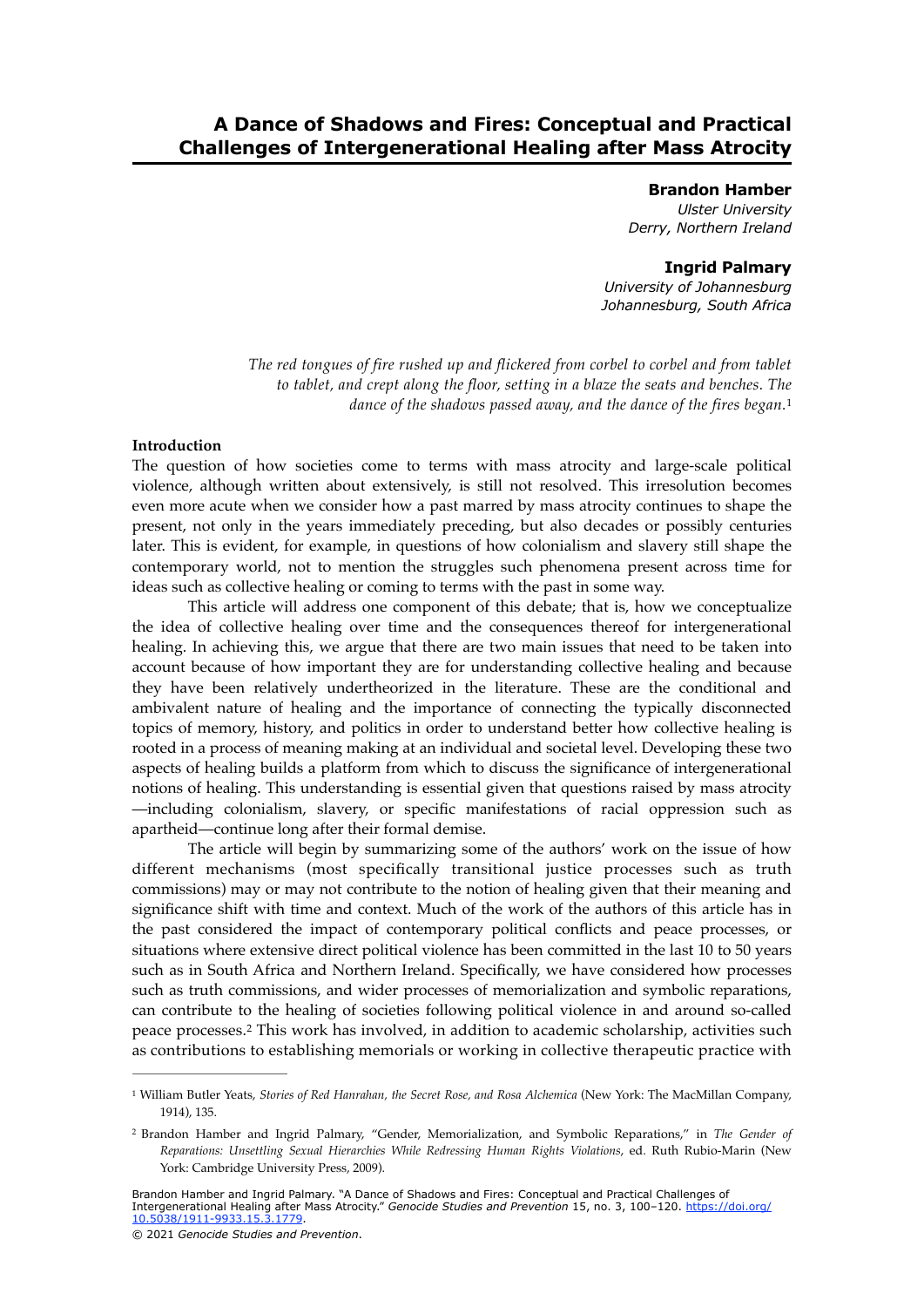victims. We have argued that the impact of contemporary strategies to address mass violence such as truth commissions, memorials, or restorative justice policies are conditional and interrelated in their impact, and also fundamentally linked to developing a new meaning of the past[.3](#page-2-0)

<span id="page-2-6"></span>Over time we have come to recognize the importance of understanding healing over longer periods of time and, in this article, we focus in on the conceptual areas that we feel have been underdeveloped in the literature yet are essential for better understanding and responding to the healing process intergenerationally. Understanding this builds a platform from which to discuss what such learning and scholarship means intergenerationally.

One of the central challenges in a field of this nature has been the complexity of defining terms given the subjective and contextualized nature of healing. Nevertheless, in describing trauma and healing as intergenerational, we work from the assumption that the second generation refers to those who were born after the official end of war—usually signaled by the signing of peace agreements or political transition—but living with the ongoing legacies of exclusion, conflict, and marginalization that stem from those conflicts. Although this definition is somewhat loose, it recognizes both that the official end to a war is significant for how people experience it, but also that it is inadequate in itself to bring about healing. Similarly, what constitutes trauma for this approach to healing is far broader than a medicalized notion of PTSD even though some studies have indeed shown that PTSD symptomology can exist in the second generation. Rather, it draws on a broad notion of trauma as outlined for example by Eisenbruch who talks of cultural bereavement as a way of capturing the subjective and culturally shaped meaning of the traumatic rather than imagining it can be defined in a diagnostic way that is stable across time and place[.](#page-2-1)<sup>[4](#page-2-1)</sup> Thus, what constitutes both trauma and healing is shaped by context, which is itself a product of the interplay of history, politics, and memory. It is this interplay that we are concerned with in this article. In working with the assumption that trauma and healing cannot be defined outside of its time and place, we see this article as a contribution to the ongoing conceptualization of this slippery concept.

#### **The Conditional and Ambivalent Nature of Healing**

<span id="page-2-11"></span><span id="page-2-10"></span><span id="page-2-9"></span><span id="page-2-8"></span><span id="page-2-7"></span>*It is therefore quite significant, a structural element in the realm of human affairs, that men [sic] are unable to forgive what they cannot punish and that they are unable to punish what has turned out to be unforgivable.*[5](#page-2-2)

Whilst there is a great deal written about processes of collective healing, there are two important components that we draw out here because they have been underdeveloped in the literature; namely, that collective healing is fundamentally linked to developing a new meaning of the past, $6$  and the process is conditional.

Creating a sense of meaning of what happened is a critical part of coming to terms with alegacy of political violence.<sup>[7](#page-2-4)</sup> This is both an individual and a social task. Mechanisms that seek to uncover what happened in the past by developing a coherent (though not necessarily agreed) set of narratives and processes that create a cognitive meaning of an event or events for victims and wider society is useful when dealing with the impact of violence.<sup>[8](#page-2-5)</sup> Methods of doing this

<span id="page-2-0"></span><sup>&</sup>lt;sup>[3](#page-2-6)</sup> Ibid.

<span id="page-2-1"></span>Maurice Eisenbruch, "From Post-Traumatic Stress Disorder to Cultural Bereavement: Diagnosis of Southeast Asian [4](#page-2-7) Refugees," *Social Science & Medicine* 33, no. 6 (1991), 673–680.

<span id="page-2-2"></span><sup>&</sup>lt;sup>[5](#page-2-8)</sup> Hannah Arendt, *The Human Condition* (Chicago: University of Chicago Press, 1998), loc. 3676, Kindle.

<span id="page-2-3"></span><sup>&</sup>lt;sup>[6](#page-2-9)</sup> Ibid.

<span id="page-2-4"></span><sup>&</sup>lt;sup>[7](#page-2-10)</sup> Brandon Hamber, *Transforming Societies after Political Violence: Truth, Reconciliation, and Mental Health (New York:* Springer, 2009).

<span id="page-2-5"></span><sup>&</sup>lt;sup>[8](#page-2-11)</sup> Judith Lewis Herman, *Trauma and Recovery: The Aftermath of Violence—From Domestic Abuse to Political Terror (London:* Pandora, 1992).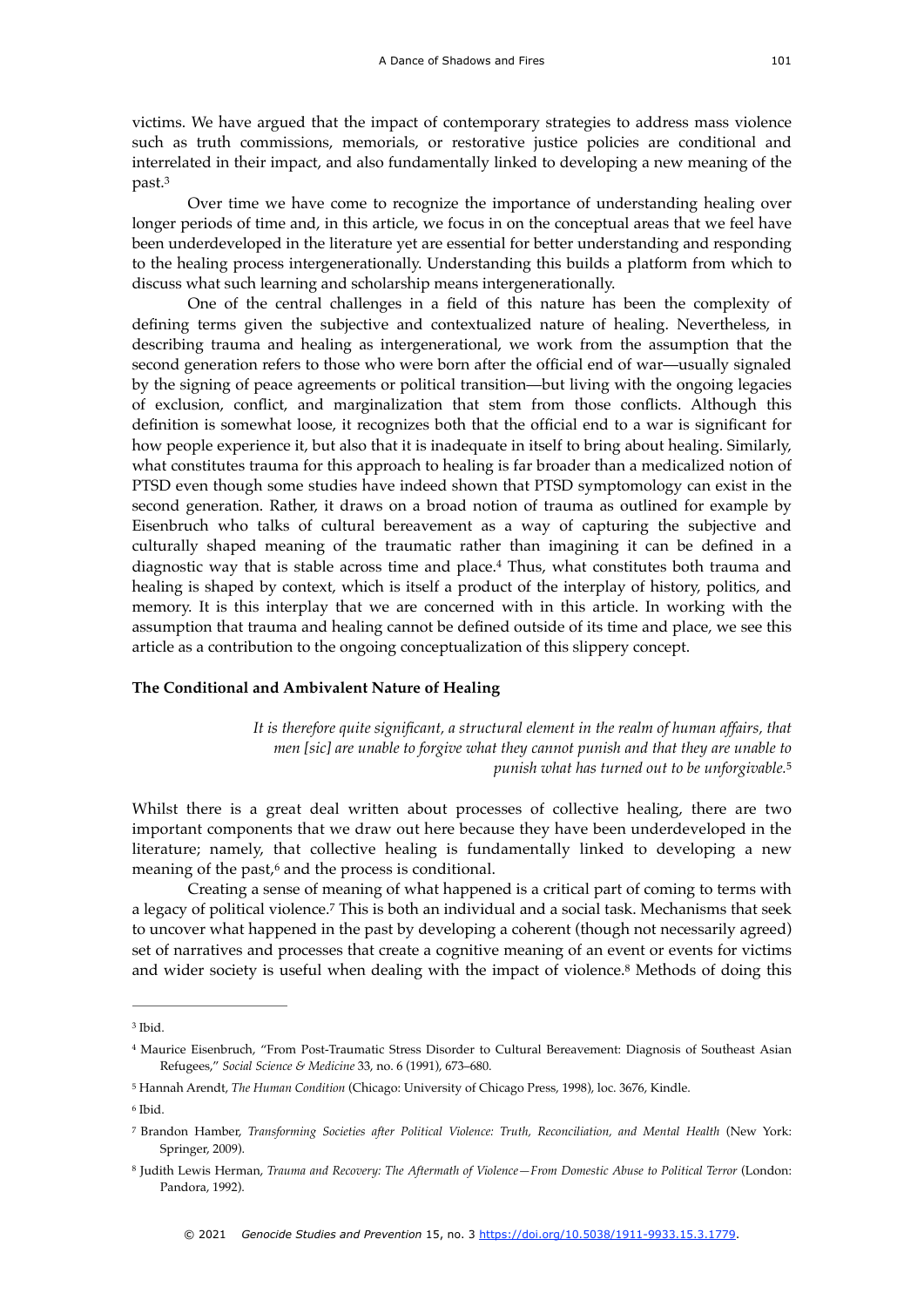are multiple such as truth commissions, trials, social processes such as museums and archives, as well as the sharing of stories about the past in the form of testimony, books, and films.

However, all these processes are conditional and never run in isolation. There is a tendency to evaluate different approaches used to address the past as if they were distinct, unconnected objects (truth commissions, traditional and restorative justice mechanisms, economic equity policies, etc.) and as if individuals engage with these in isolated ways, meaning that we can delineate impact. However, in any society, processes will overlap and unfold over time continually, and are shaped by the challenges of contemporary context, whether this is new wars or social problems from poverty to pandemics.

The word conditional is used because victims of political conflict are unlikely to divorce the questions of truth, justice, responsibility for violations, compensation, and official acknowledgementof what happened to them from their healing process.<sup>[9](#page-3-0)</sup> Reparations, for example, (including material and nominal measures such as compensation and memorials as well as longer-term interventions to create, for example, inclusive education and economies) are an example of a conditional process. Accepting reparation (or for it to have some reparative psychological impact) is for example interrelated with questions of justice or apology. Without justice, reparations can feel as if they are mere "blood money."<sup>[10](#page-3-1)</sup> Even more challenging concepts such as inter-group forgiveness following political atrocity have been found in a range of contexts to be conditional on other processes such as an apology from the perpetrators, acknowledgement, and accountability.[11](#page-3-2)

Take for example the response given by the Japanese so-called "comfort women" to the apology issued by Junichiro Koizumi, Prime Minister of Japan in 2001 in which he "extend[ed] anew my most sincere apologies and remorse to all the women who underwent immeasurable and painful experiences and suffered incurable physical and psychological wounds as comfort women"<sup>[12](#page-3-3)</sup> promising that Japan would "face up squarely to its past history and accurately conveyit to future generations."<sup>[13](#page-3-4)</sup> In response, an open letter by the survivors claimed that:

> <span id="page-3-11"></span><span id="page-3-10"></span><span id="page-3-9"></span><span id="page-3-8"></span><span id="page-3-7"></span><span id="page-3-6"></span>The government of Japan claims it has "apologized many times." But what is the meaning of apology when it fails to reach the heart of those to whom it is made? Apology is not an alibi. The few surviving women do not want token words or charity money. They want an apology that would finally restore their sense of dignity. They also seek compensation with an unequivocal acceptance of the government's state responsibility for its past wrongdoing[.14](#page-3-5)

We see clearly in this response the conditionality of healing. The ways that it is shaped by interconnected notions of reparation, apology, acknowledgment, and in this case the restoration of dignity. In short, different approaches will be necessary (e.g., truth recovery processes, apology, acknowledgment) to promote *the psychological potential* for the healing of

<span id="page-3-0"></span>Hamber, *Transforming Societies*. [9](#page-3-6)

<span id="page-3-1"></span><sup>&</sup>lt;sup>[10](#page-3-7)</sup> Brandon Hamber and Richard A. Wilson, "Symbolic Closure Through Memory, Reparation and Revenge in Post-Conflict Societies," *Journal of Human Rights* 1, no. 1 (2002), 35–53.

<span id="page-3-2"></span><sup>&</sup>lt;sup>[11](#page-3-8)</sup> Brandon Hamber, "Forgiveness and Reconciliation: Paradise Lost or Pragmatism?," Peace and Conflict: Journal of Peace *Psychology* 13, no. 1 (2007), 115–125.

<span id="page-3-3"></span><sup>&</sup>lt;sup>[12](#page-3-9)</sup> Cited in Hamber and Palmary, *Gender*, Memorialization, and Symbolic Reparations, 372.

<span id="page-3-4"></span><sup>&</sup>lt;sup>[13](#page-3-10)</sup> Ibid. For a more extended discussion on the conditionality of memorialization, and also a discussion of the case, see Hamber and Palmary, *Gender, Memorialization, and Symbolic Reparations,* 369–374.

<span id="page-3-5"></span>VAWW-NET Japan, "Responsibility Denied: Japan's Debate Over the Comfort Women," *Japan Focus: The Asia-Pacific* [14](#page-3-11) *Journal* 5, no. 3 (2007), 1.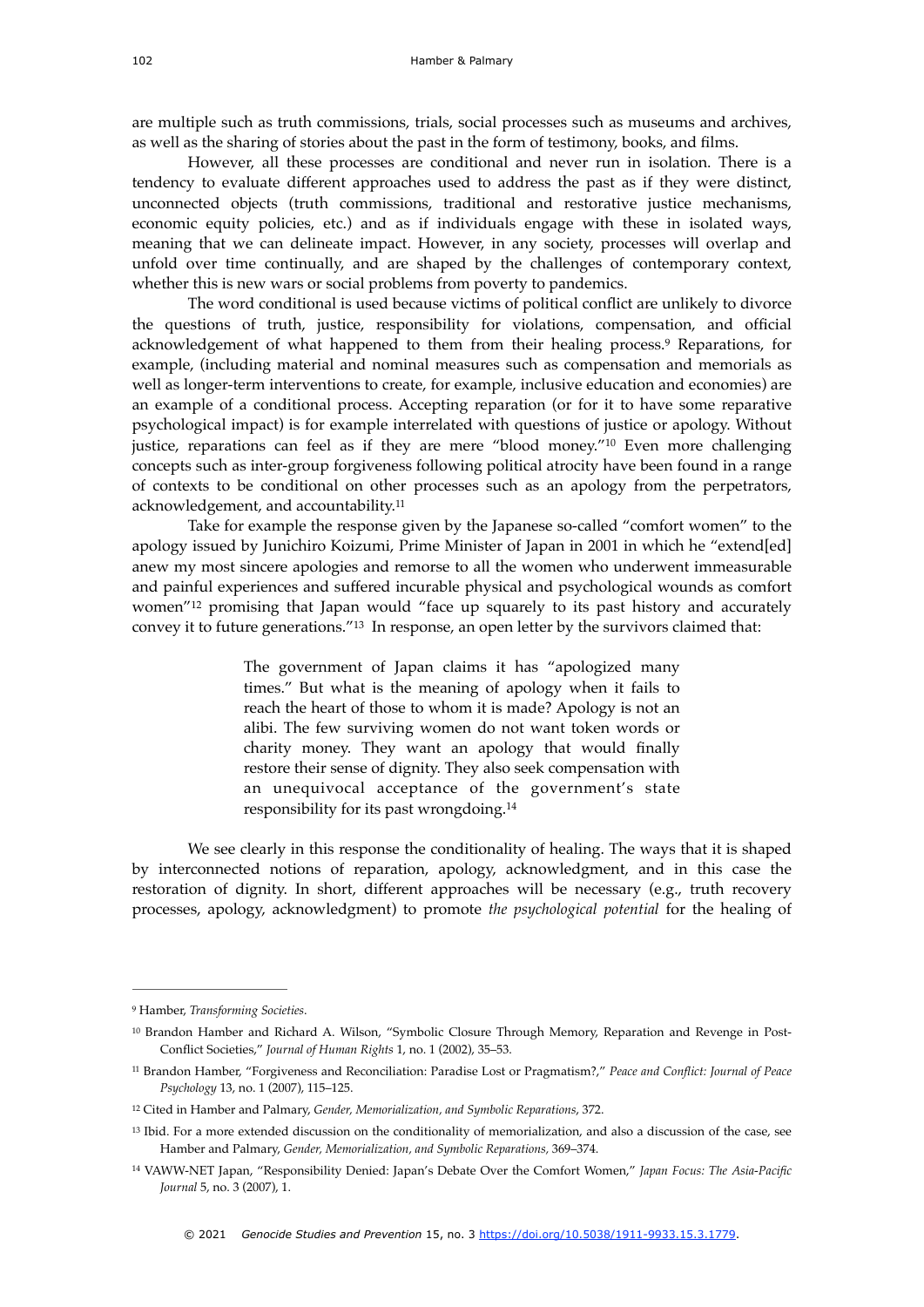<span id="page-4-8"></span>victims, but they will seldom be sufficient to deal with all the needs of individuals or even groups of individuals.[15](#page-4-0)

<span id="page-4-10"></span><span id="page-4-9"></span>In addition, many have also argued and observed that the structural conditions in which individuals live also shape how they might interpret attempts to address a violent past.<sup>[16](#page-4-1)</sup> For example, living in poverty has been found to shape the views of victims in terms of what is needed to redress the past.<sup>[17](#page-4-2)</sup> What is focused on in societies emerging from political violence is contested. Truth commissions, for example, have been critiqued for their limited focus on crime[s](#page-4-3) against the "bodily integrity" of individuals<sup>18</sup> and a restricted concentration on civil-politicalrights.<sup>[19](#page-4-4)</sup> Such an approach ignores socio-economic, systemic, and structural violence, and orientates healing strategies toward the medical and psychological needs of individuals (trauma), rather than considering the impact of the social context on well-being.

<span id="page-4-13"></span><span id="page-4-12"></span><span id="page-4-11"></span>It is no wonder that our research, as well as that of others, has routinely shown that victims are ambivalent about the psychological outcomes of their participation in truth commissionsand other transitional justice processes.<sup>[20](#page-4-5)</sup> There is no quick fix or standardized method for addressing the legacy of political violence. Furthermore, how to understand healing (and what needs healing) is wide-ranging and context-specific. Not only are contemporary methods (such as therapy, storytelling, and transitional justice mechanisms) to promote socalled healing conditional and insufficient in themselves to address mass atrocity, but even the notion of healing is problematic in some cases. Arguably using the word healing is anachronistic to the types of mass atrocities (such as slavery or apartheid) and their destruction not only of individuals physically and psychologically, but their wholesale impact on social, cultural, and community life in the present and into the future. Melanie Klein, the psychoanalytic theorist, says once harm is inflicted, we can never completely "make good,"[21](#page-4-6) and as such, we need to accept that we cannot repair the irreparable (bring back the killed or reconstitute society in the way it was). To this end, the future is always going to be an ambiguous place haunted by the ghosts of the past, while we try to move forward. Coming to terms with the past, especially with relation to mass atrocity, is therefore a life-long and intergenerational process that is dynamic and changes over time.

<span id="page-4-15"></span><span id="page-4-14"></span>Healing (mainly at the individual level), therefore, is learning to live with situations of extreme suffering and integrating them into one's life over time so that one can build relationships and engage productively, ensuring that loss does not dominate everyday experiences.<sup>22</sup> Healing is always a contextual and ambivalent process[.](#page-4-7) This ambivalence is evident in the way that victims of gross violations of human rights must manage their everyday lives (often in changing social circumstances and for many in poverty) and try to live with their loss, while recognizing the irreparable nature of it at the same time as re-imagining the future.

<span id="page-4-0"></span>[<sup>15</sup>](#page-4-8) Hamber, *Transforming Societies*.

<span id="page-4-1"></span><sup>&</sup>lt;sup>[16](#page-4-9)</sup> Lisa J. Laplante, "Transitional Justice and Peace Building: Diagnosing and Addressing the Socioeconomic Roots of Violence through a Human Rights Framework," *International Journal of Transitional Justice* 2, no. 3 (2008), 331–355; Rama Mani, "Dilemmas of Expanding Transitional Justice, or Forging the Nexus between Transitional Justice and Development," *International Journal of Transitional Justice* 2, no. 3 (2008), 253–265.

<span id="page-4-2"></span><sup>&</sup>lt;sup>[17](#page-4-10)</sup> Simon Robins, "Towards Victim-Centred Transitional Justice: Understanding the Needs of Families of the Disappeared in Postconflict Nepal," *International Journal of Transitional Justice* 5, no. 1 (2011), 75–98.

<span id="page-4-3"></span><sup>&</sup>lt;sup>[18](#page-4-11)</sup> Mahmood Mamdani, "Beyond Nuremberg: The Historical Significance of the Post-Apartheid Transition in South Africa,"*Politics & Society* 43, no. 1 (2015), 72.

<span id="page-4-4"></span><sup>&</sup>lt;sup>[19](#page-4-12)</sup> Paul Gready and Simon Robins, "From Transitional to Transformative Justice: A New Agenda for Practice," *International Journal of Transitional Justice* 8, no. 3 (2014), 339–361, accessed December 1, 2021, [https://doi.org/](https://doi.org/10.1093/ijtj/iju013) [10.1093/ijtj/iju013.](https://doi.org/10.1093/ijtj/iju013)

<span id="page-4-5"></span>Hamber and Palmary, *Gender, Memorialization, and Symbolic Reparations*; Hamber, *Transforming Societies*; Audrey R. [20](#page-4-13) Chapman and Hugo van der Merwe, eds., *Truth and Reconciliation in South Africa: Did the TRC Deliver?* (Philadelphia: University of Pennsylvania Press, 2007); Catherine C. Byrne, "Benefit or Burden: Victims' Reflections on TRC Participation," *Peace and Conflict: Journal of Peace Psychology* 10, no. 3 (2004), 237–256.

<span id="page-4-6"></span><sup>&</sup>lt;sup>[21](#page-4-14)</sup> Melanie Klein, *The Psychoanalysis of Children* (New York: Grove Press, 1960), 216.

<span id="page-4-7"></span>Hamber, *Transforming Societies*. [22](#page-4-15)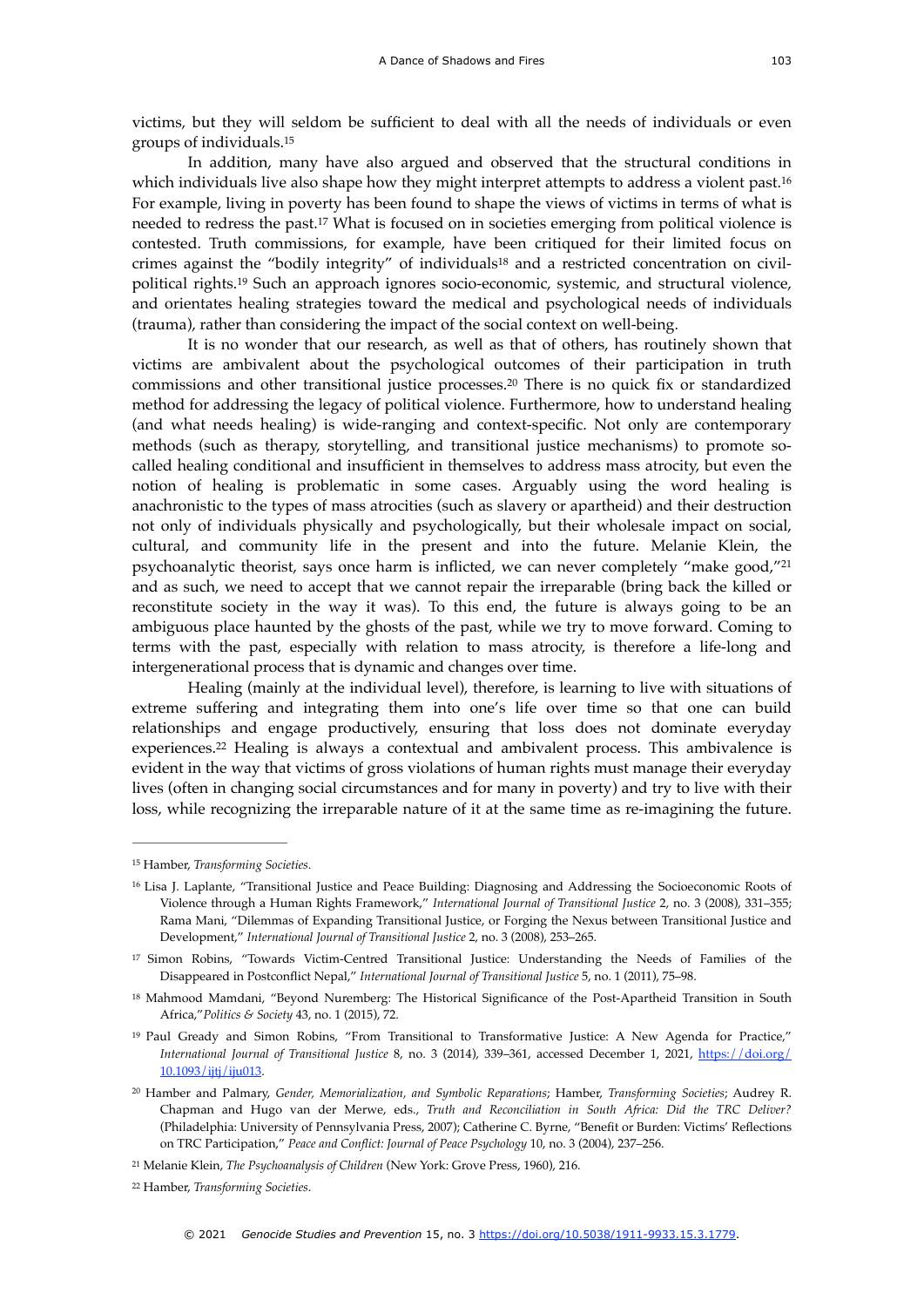Victims, and societies in transition, are invariably torn between wanting to let go of the past and focusing on the future and wanting to remember simultaneously. Those who have perpetrated violence (and some are victims as well), as with witnesses and the beneficiaries of political conflicts, are confronted with similar challenges. We need to acknowledge these complex spaces, and in so doing, articulate multi-faceted understandings of the past.

<span id="page-5-2"></span>We can, therefore, think of healing as a pendulum in the sense that victims move back and forth between the past, present, and future. "Living with" the suffering of the past will continually change relative to the social and political situation. We can think of the impact of the past as sequential, $2<sup>3</sup>$  i.e., how the traumas of the past are understood relative to different time sequences. Dealing with the impact of political violence can differ for victims during times of conflict, in transition, and during times of peace. The following extract is from a radio show on January 28, 2008, documenting the voices of survivors of the La Mon Hotel bombing by the IRA in 1978 in which 12 people died in Northern Ireland. The comments highlight the victims' unhappiness with Ian Paisley, leader of the Democratic Unionist Party (DUP) and now working in government with Sinn Féin, who were closely linked with the IRA. The survivors are seemingly, or had been, DUP supporters:

> <span id="page-5-3"></span>(…) for years, we have been told by the Democratic Unionist Party that they wanted investigations carried out (…) to find out who was behind it. Since Paisley and McGuinness got together, we haven't heard one thing about these inquiries… Personally, when I see Paisley and McGuinness [Sinn Féin and Deputy First Minister] together and see them chuckling (…) Aah (…) when people like ourselves sit and watch on the television that sort of thing going on, it would really make you sick. It would make your stomach turn. After all these promises about never sitting down [together] (…) it really is annoying[.24](#page-5-1)

What is evident from this excerpt is that for survivors, a transition to peace brings its challenges. Once the conflict is over, individuals can be left questioning the meaning of their suffering and what its significance is in a changed context. For the survivor quoted above, it highlights that moving on for them is different from what moving on means for politicians. They feel distressed that the political party they support is now working with the enemy. At a macro level, the changes the comments refer to are ostensibly positive as the peace agreement in Northern Ireland in 1998, and Ministers Paisley and McGuinness' co-operation was, on the whole, praised for being instrumental to peace. However, at the same time, for some individuals, peace has negatively altered their meaning system. Thus, victimization is not only tied to specific historical incidents, and trauma is not a consistent variable determined by its severity, but is continually reinterpreted across time and constantly revaluated in different contexts. One way, therefore, to think of this is to consider the individual's process of coming to terms with the past as moving at a different pace from what might be happening at a political level. There is often a juxtaposition between what could be considered the individual and collective or political level during peace processes.

Separating victims' needs as if unrelated to the political context is another way of twisting the individual and collective relationship. Hiving off victims' needs as something that can be addressed like a set of symptoms through a series of interventions (e.g., counselling)

<span id="page-5-0"></span><sup>&</sup>lt;sup>[23](#page-5-2)</sup> The notion of thinking of trauma as sequential comes from the work of Hans Keilson, who developed the concept of sequential traumatisation. This is discussed at length in David Becker, "Confronting the Truth of the Erinyes: The Illusion of Harmony in the Healing of Trauma," in *Telling the Truths: Truth Telling and Peace Building in Post-Conflict Societies*, ed. Tristan Anne Borer (Indiana: Notre Dame Press, 2006); Brandon Hamber, *Transforming Societies*; Hans Keilson, *Sequential Traumatization in Children: A Clinical and Statistical Follow-up Study on the Fate of the Jewish War Orphans in the Netherlands*, trans. Yvonne Bearne et al. (Jerusalem: The Magnes Press, 1992).

<span id="page-5-1"></span><sup>&</sup>lt;sup>[24](#page-5-3)</sup> Cited in Hamber, *Transforming Societies*, 201.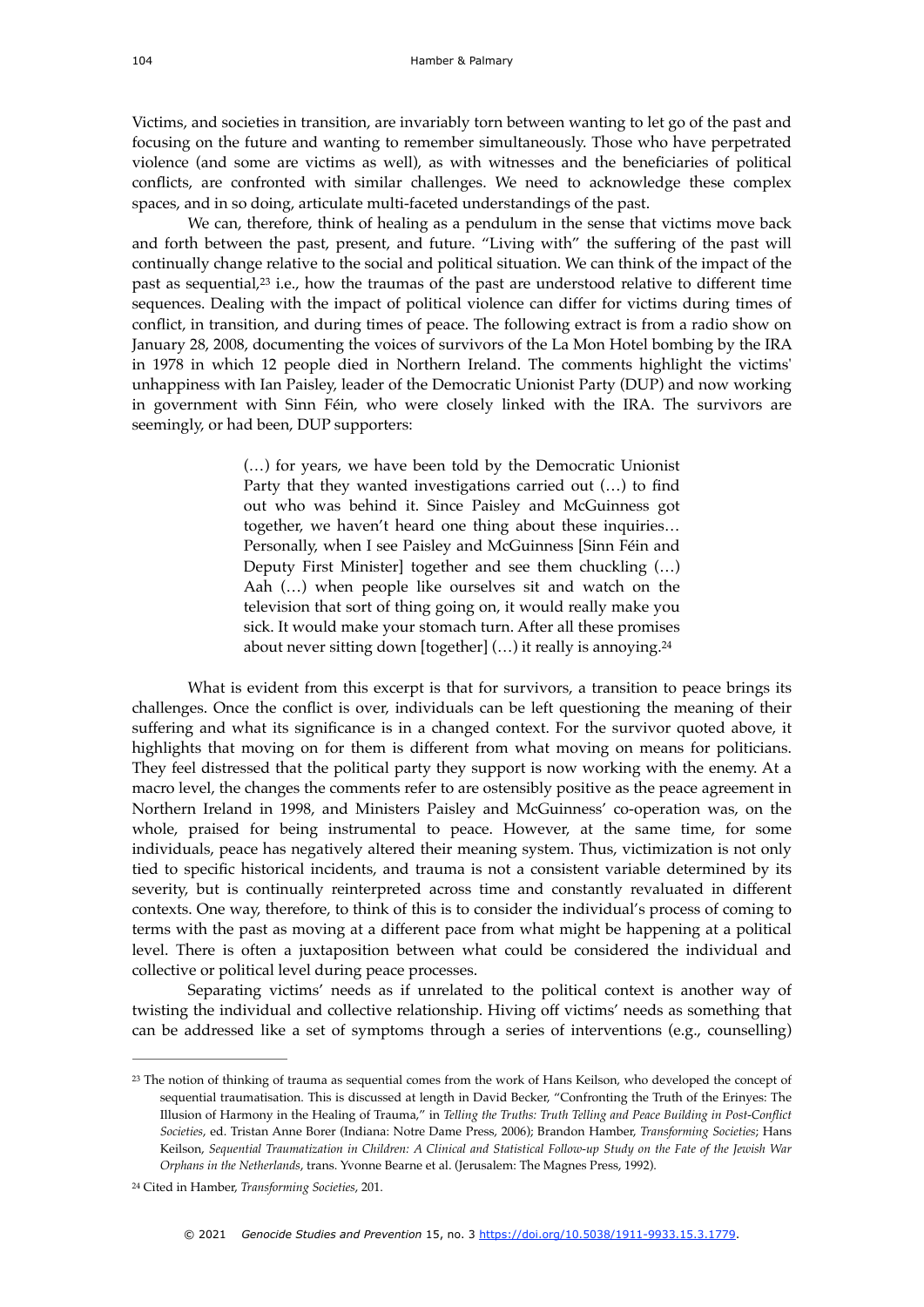<span id="page-6-9"></span><span id="page-6-8"></span>would be an example of this. Perhaps the area where we see the biggest imposition of an external desire to move processes forward at a different pace to that of how individuals might address their needs is in the language of "closure" or when "nations" are expected to be healed, and the society is somehow meant to buy into this rhetoric. An example would be the way that the massacre of Ndebele people during the Gukuruhundi<sup>[25](#page-6-0)</sup> in Zimbabwe has been written off as a "moment of madness" and all memorialization of events were mostly closed down in the name of national unity through the signing of the 1987 Unity Accord between the Zimbabwe African People's Union (ZAPU) and Zimbabwe African National Union (ZANU).<sup>[26](#page-6-1)</sup> According to Eppel, the meaning of the Unity Accord that brought an end to the Gukuruhundi was primarily interpreted to mean "you cease to exist and we will stop killing you."<sup>[27](#page-6-2)</sup> A similar example is the aftermath of the Rwandan genocide in which the government policy of memorialization and re-education has been criticized for being a form of indoctrination stressing reconciliation over honest dialogue about the past.<sup>[28](#page-6-3)</sup> This approach in Rwanda, which requires being in step with the state narrative, leads to ostracization of those who refuse to conform to the national storyline[,](#page-6-4) $29$  or certain individual keeping a low profile in society.  $30$ 

<span id="page-6-14"></span><span id="page-6-13"></span><span id="page-6-12"></span><span id="page-6-11"></span><span id="page-6-10"></span>Furthermore, nations as entities do not have psyches as such, and merging of individual psychological concepts into the national and political realm ("the nation will be healed") is often more about political projects such as nationalism than representing a precise conceptual category[.](#page-6-6)<sup>[31](#page-6-6)</sup> Such phenomena, however, are also not only restricted to the level of national discourses. There are many examples of where different groups and governments try and move victim experiences to be in line with their ideas of what they think is needed post-violence. For example, some human rights groups can "pressurize" victims into recasting their experience and suffering into the unfamiliar language of law, rights, and violations. There have also been critiques of international NGOs, for example in Guatemala, focusing on sexual violence (as crucial as this is) in a narrow way undermining a broader focus on the structural conditions that continue to fuel inequality and violence. $32$  Similarly, we should not forget that victims themselves are political agents who can and do use their victim status to achieve political ends. For example, they may frame their experiences in a language befitting legal processes or one that makes a claim to economic entitlement.

<span id="page-6-6"></span>Hamber and Wilson, *Symbolic Closure.* [31](#page-6-14)

<span id="page-6-15"></span><span id="page-6-0"></span> $25$  The Gukuruhundi refers to the massacres of the Ndebele people by the notorious  $5$  Brigade in Matabeleland during the early 1980s. See Catholic Commission for Justice and Peace in Zimbabwe and Legal Resources Foundation, *Breaking the Silence, Building True Peace: A Report into The Disturbances in Matabeleland and the Midlands 1980–1988* (Harare: Catholic Commission for Justice and Peace in Zimbabwe and Legal Resources Foundation, 1997); see also Ruth Murambado, "'We Cannot Reconcile Until the Past has been Acknowledged:' Perspectives on Gukurahundi from Matabeleland, Zimbabwe,"*African Journal on Conflict Resolution* 15, no. 1 (2015), 33–58.

<span id="page-6-1"></span><sup>&</sup>lt;sup>[26](#page-6-9)</sup> Duduzile S. Ndlovu, "Let Me Tell my Own Story: A Qualitative Exploration How and Why 'Victims' Remember Gukurahundi in Johannesburg Today" (PhD diss., University of the Witwatersrand, 2017).

<span id="page-6-2"></span>Shari Eppel, *The Global Political Agreement and the Unity Accord in Zimbabwe* (Port Shepstone: Solidarity Peace Trust, [27](#page-6-10) 2009), 5, accessed December 1, 2021, [http://archive.kubatana.net/docs/opin/eppel\\_gpa\\_vs\\_unity\\_accord\\_090225.doc.](http://archive.kubatana.net/docs/opin/eppel_gpa_vs_unity_accord_090225.doc)

<span id="page-6-3"></span>Chi Mgbako, "Ingando Solidarity Camps: Reconciliation and Political Indoctrination in Post-Genocide Rwanda Note," [28](#page-6-11) *Harvard Human Rights Journal* 18, (2005), 201–223, accessed November 13, 2021, [https://ir.lawnet.fordham.edu/](https://ir.lawnet.fordham.edu/faculty_scholarship/377) [faculty\\_scholarship/377](https://ir.lawnet.fordham.edu/faculty_scholarship/377); also see Filip Reyntjens, "Constructing the Truth, Dealing with Dissent, Domesticating the World: Governance in Post-Genocide Rwanda," *African Affairs* 110, no. 438 (2011), 1–34.

<span id="page-6-4"></span><sup>&</sup>lt;sup>[29](#page-6-12)</sup> Laura E. R. Blackie and Nicki Hitchcott, "'I am Rwandan:' Unity and Reconciliation in Post-Genocide Rwanda," *Genocide Studies and Prevention* 12, no. 1 (2018).

<span id="page-6-5"></span>[<sup>30</sup>](#page-6-13) Grégoire Duruz and Bert Ingelaere, "Silence, Incredulity and Disarray: Youth Experiences of History Education in Contemporary Rwanda," in *L'Afrique des Grands Lacs: Annuaire 2013–2014*, ed. Filip Reyntjens et al. (Paris: L'Harmattan 2014); Reyntjens, *Constructing the Truth*.

<span id="page-6-7"></span>M. Brinton Lykes et al., "Political Violence, Impunity, and Emotional Climate in Maya Communities," *Journal of Social* [32](#page-6-15) *Issues* 63, no. 2 (2007), 369–385; M. Brinton Lykes and Alison Crosby, "Creative Methodologies as a Resource for Mayan Women's Protagonism," in *Psychosocial Perspectives on Peacebuilding*, ed. Brandon Hamber and Elizabeth Gallagher (Switzerland: Springer, 2015).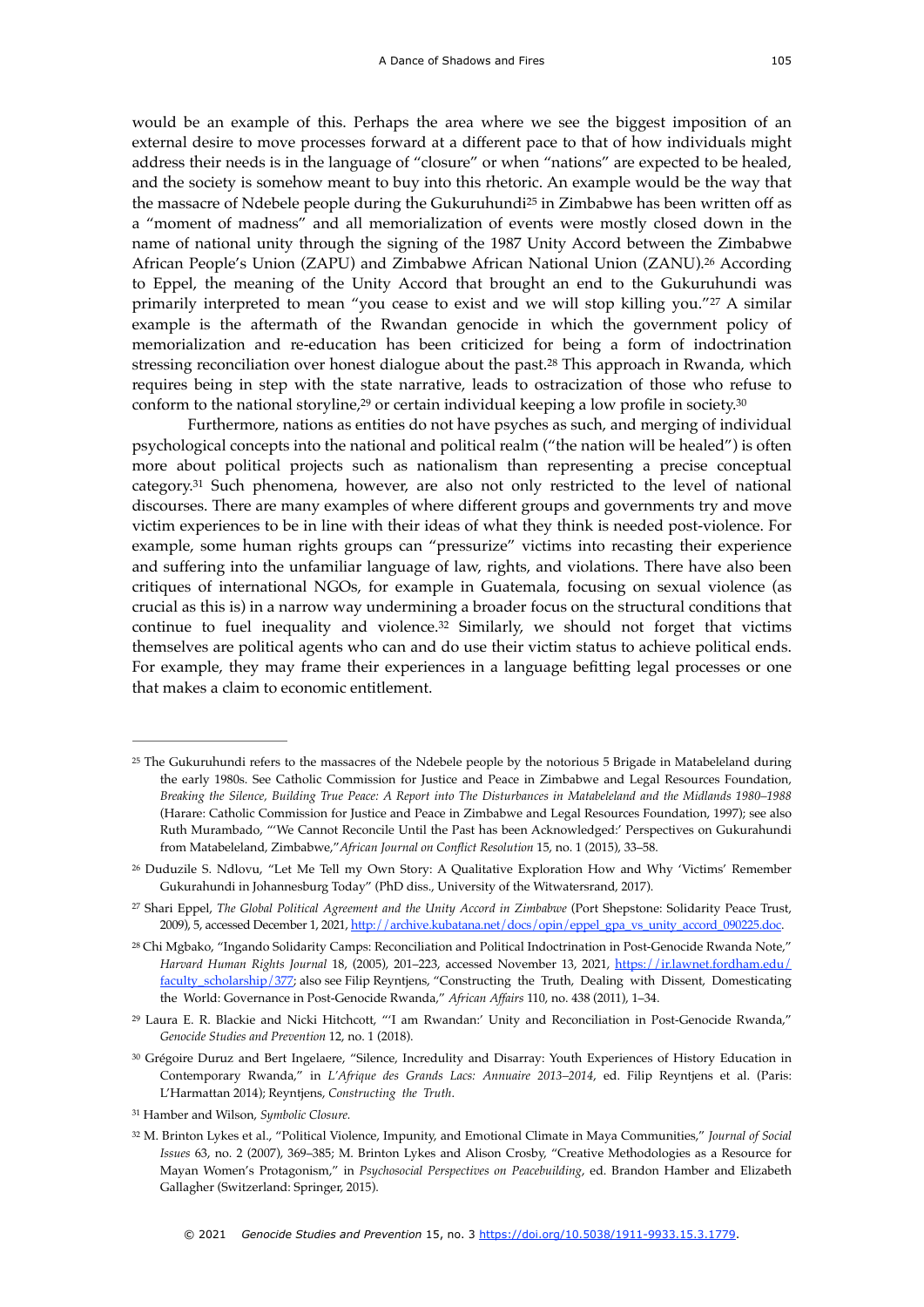<span id="page-7-3"></span>In summary, our work over the last decades has revealed that we can never design a collective process or processes that can fully meet all individual needs because needs are psychologically complex and dynamic. Power is also always at play, not only in who or what violations are focused on which often leads to a contestation about who is most deserving as victims,  $33$  but is also tied into the language we use. There are power dynamics and incentives implicit in championing different approaches such as reconciliation, justice, and forgiveness and forgetting. Therefore, we need to think deeply about the context of violence and consider the underlying assumptions and language that are mobilized in the social and political space. To extend the findings we outline above to the notion of collective healing is even more challenging and raises many vexing questions. Applying a temporal and intergenerational lens to these challenges adds further complications and we turn to these questions now as an area in need of ongoing work.

#### **Conditionality and Ambivalence in Intergenerational Healing**

<span id="page-7-4"></span>Over time in societies that have experienced mass atrocity, and once those who directly experienced the violence have died, the legacies of mass atrocity seem to live on in the next generation. Subsequent generations give meaning to the atrocities of their parents and grandparents, and even distant relatives and ancestors experienced. One only needs to teach a class on political violence in South Africa or any European country for that matter, as both the authors routinely do, to know that for many students, who have never experienced direct political violence, the colonial past and its reverberations are very much alive. This is embodied in campaigns such as the #Feesmustfall campaign and its affiliated campaigns such as #Rhodesmustfall, a campaign in South Africa and later in the UK to remove statues of Cecil John Rhodes, the colonial administrator and financier, from educational institutions as part of broader decolonization of academia.<sup>[34](#page-7-1)</sup> This student-led movement that swept through South Africa highlights the issues described above; the conditionality of healing on processes of apology, justice and reparation, the interlinkages of different mechanisms of healing and the inevitable ways that shifting contexts change the meaning of processes of healing over time. In a class discussion hosted by one of the authors, a young ANC student representative talked about how there was a need for a new TRC in South Africa. He referred to this as the TRC-C: A Truth and Reconciliation—with Consequences—Commission. The ongoing experiences of poverty, poor education and racial inequality in South Africa have meant, as it did for this young man, that the meaning of the truth commission was reframed as something that "sold-out" black South Africans. This is not an uncommon view in South Africa 20 years after the peace process.<sup>[35](#page-7-2)</sup> The reconciliatory vision espoused by Nelson Mandela and his legacy is now hotly debated particularly among the youth, many of whom consider Mandela and his cohort of peacemakers as favoring the reconciliation of relationships between black and white South

<span id="page-7-5"></span><span id="page-7-0"></span>[<sup>33</sup>](#page-7-3) Kieran McEvoy and Kirsten McConnachie, "Victimology in Transitional Justice: Victimhood, Innocence and Hierarchy," *European Journal of Criminology* 9, no 5 (2012), 527–538.

<span id="page-7-1"></span>Amit Chaudhuri, "The Real Meaning of Rhodes Must Fall," *The Guardian*, March 16, 2016, accessed December 1, 2021, [34](#page-7-4) <https://www.theguardian.com/uk-news/2016/mar/16/the-real-meaning-of-rhodes-must-fall>; Crispen Chinguno et al., eds., *Rioting and Writing: Diaries of Wits Fallists* (Johannesburg: Society, Work and Development Institute (SWOP), University of the Witwatersrand, 2017); Brian Kwoba et al., *Rhodes Must Fall: The Struggle to Decolonise the Racist Heart of Empire* (London: Zed Books, 2018).

<span id="page-7-2"></span><sup>&</sup>lt;sup>[35](#page-7-5)</sup> For a similar example of this changing narrative see Cameron Modisane, "How Mandela's ANC Sold Out the Economic Struggle," *News24*, April 21, 2014, accessed December 8, 2021, [https://www.news24.com/news24/](https://www.news24.com/news24/xArchive/Voices/how-mandelas-anc-sold-out-the-economic-struggle-20180719-2) [xArchive/Voices/how-mandelas-anc-sold-out-the-economic-struggle-20180719-2.](https://www.news24.com/news24/xArchive/Voices/how-mandelas-anc-sold-out-the-economic-struggle-20180719-2)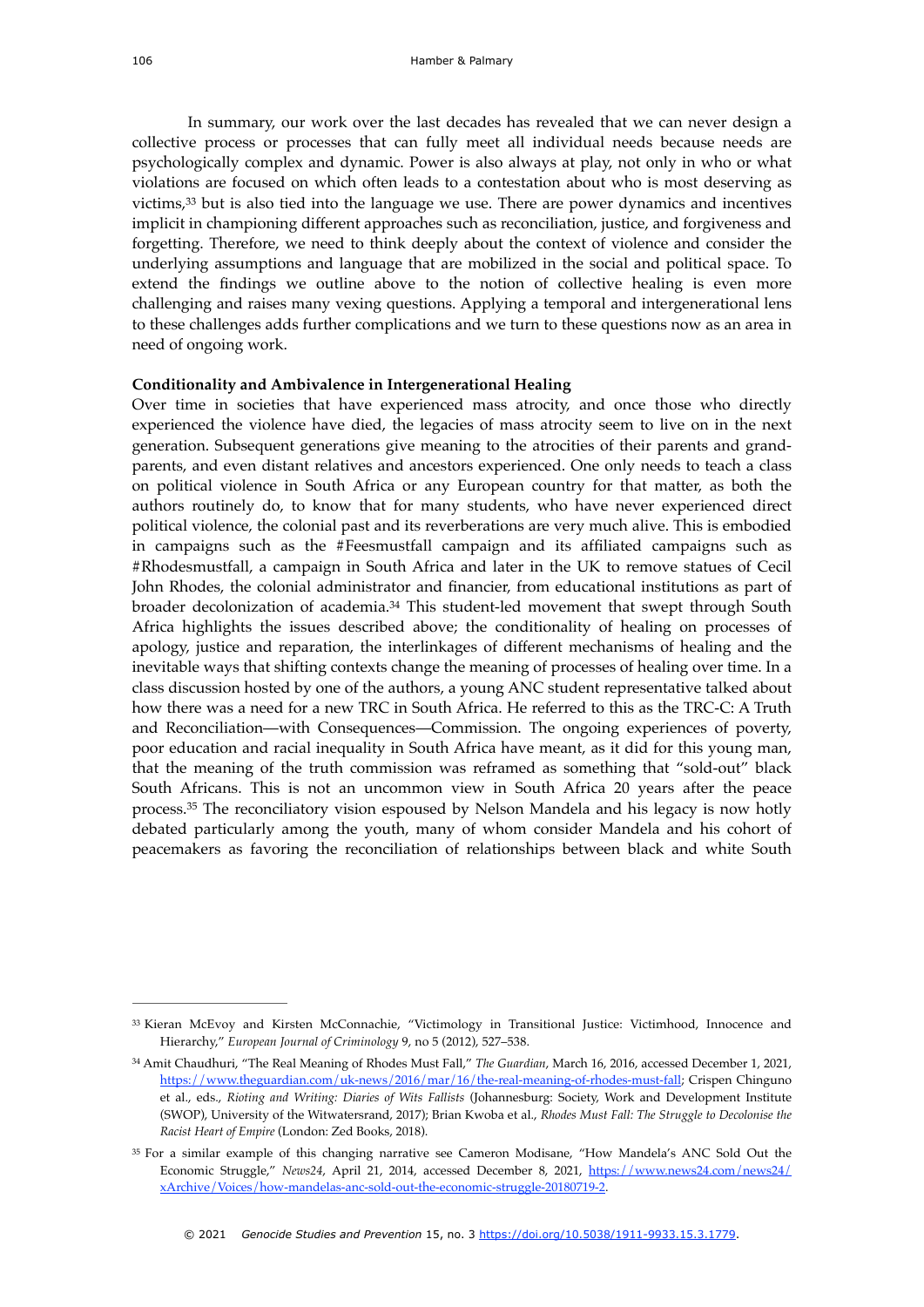<span id="page-8-6"></span>Africans over demanding prosecution of apartheid perpetrators and ensuring the redistribution of wealth.[36](#page-8-0)

In other words, even in the context of a revered political leader and peacemaker such as Nelson Mandela, the interpretation of the past is never static. As we will argue below, what happens intergenerationally is dependent on what has gone before and the nature of the present, among other factors. This process, as with individual healing, is deeply ambivalent, contingent, and contested. We will argue that the memories and associated traumas of the past are not carbon-copied from one generation to the next. They have a deep symbolic as well as material content. The past, therefore, and how we remember it and come to terms with it, takes on a life of its own, manifesting in a myriad of ways relative to the present in a dynamic process of writing and re-writing that is not merely about the functions memories and the past might serve in the present.

#### **Looking Forward and Looking Back: The Line Between Memory and History**

<span id="page-8-7"></span>*Most things are forgotten over time. Even the war itself, the life-and-death struggle people went through is now like something from the distant past...But still, no matter how much time passes, no matter what takes place in the interim, there are some things we can never assign to oblivion, memories we can never rub away. They remain with us forever, like a touchstone.*[37](#page-8-1)

Given the conditional and ambivalent quality of healing, we argue that it is useful to pay attention to the intersection of history, memory, and politics if we are to attend to its intergenerational impacts and create lasting peace. What the above examples already illustrate is how remembering is never an unmediated representation of the past but rather a site of contestation. $38$  Far from being a simple recollection of facts, memory is instead a process of "imaginingfacts" $39$  and an act of interpretation and meaning-making. In this light, memory reflects:

> <span id="page-8-10"></span><span id="page-8-9"></span><span id="page-8-8"></span>[An] array of different cultural-historical discourses within which this term...is used to describe and carry out certain practices. As a consequence, the topic, and concept of memory must be seen as a cultural-historical phenomenon[.40](#page-8-4)

<span id="page-8-11"></span>This suggests that memory, while focussed on the past, is shaped and given meaning by thepresent.<sup>[41](#page-8-5)</sup> As social and political contexts change, so does the meaning of past violence, and the ways that it is memorialized. Stemming from this, the actions deemed legitimate and

<span id="page-8-0"></span><sup>&</sup>lt;sup>[36](#page-8-6)</sup> See Ashwin Desai and Richard Pithouse, "'But We Were Thousands:' Dispossession, Resistance, Repossession and Repression in Mandela Park," *Journal of Asian and African Studies* 39, no. 4 (2004), 239–269. But this sentiment is also expressed in the media routinely in South Africa and is an ongoing public debate. See Sunday Independent Editorial, "Anger Behind 'Mandela Sold Us Out' Argument," *Sunday Independent,* July 31, 2016, accessed May 22, 2020, <https://www.iol.co.za/sundayindependent/anger-behind-mandela-sold-us-out-argument-2051482>; Takudzwa Hillary Chiwanza, "Did Nelson Mandela Sell Out the Black South Africans?," *The African Exponent*, August 31, 2017, accessed May 22, 2020, [https://www.africanexponent.com/post/8556-some-people-have](https://www.africanexponent.com/post/8556-some-people-have-suggested-that-mandela-sold-out-south-africa)[suggested-that-mandela-sold-out-south-africa.](https://www.africanexponent.com/post/8556-some-people-have-suggested-that-mandela-sold-out-south-africa)

<span id="page-8-1"></span><sup>&</sup>lt;sup>[37](#page-8-7)</sup> Haruki Murakami, *Kafka on the Shore*, trans. Philip Gabriel (London: Vintage, 2006).

<span id="page-8-2"></span><sup>&</sup>lt;sup>[38](#page-8-8)</sup> Jens Brockmeier, "Introduction: Searching for Cultural Memory," *Culture and Psychology* 8, no 1 (2002), 5-14; Allan Young, *The Harmony of Illusions: Inventing Post-Traumatic Stress Disorder* (Princeton: Princeton University Press, 1995).

<span id="page-8-3"></span><sup>&</sup>lt;sup>[39](#page-8-9)</sup> Mark Freeman, *Hindsight: The Promise and Peril of Looking Backward* (Oxford: Oxford University Press, 2009).

<span id="page-8-4"></span>Brockmeier, *Searching for Cultural Memory*, 7. [40](#page-8-10)

<span id="page-8-5"></span>Maurice Bloch, "Internal and External Memory: Different Ways of Being in History," in *Tense Past: Cultural Essays in* [41](#page-8-11) *Trauma and Memory*, ed. Paul Antze and Michael Lambek (New York: Routledge, 1996), 215–234.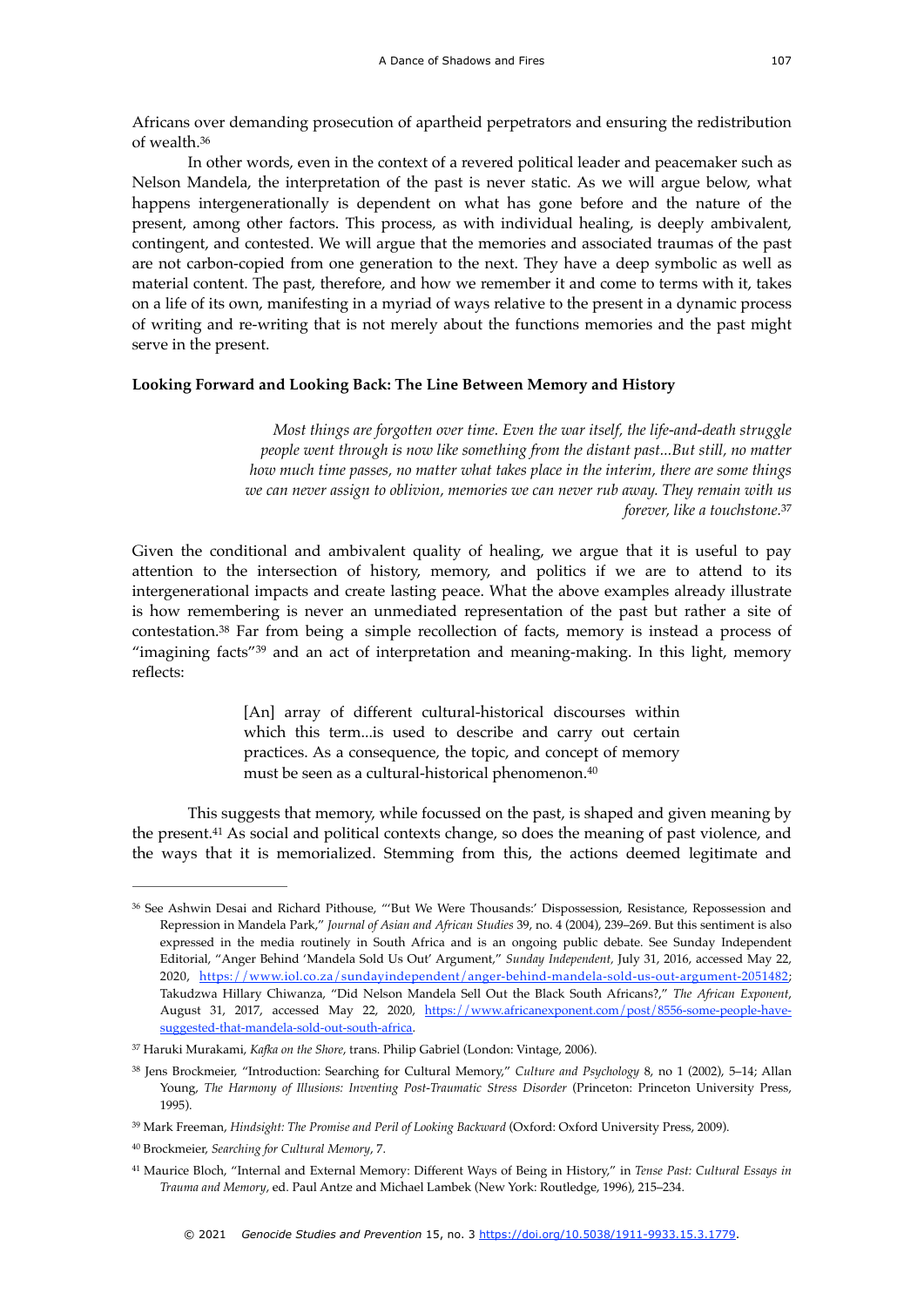appropriate in response—just as we argued that healing, which concerns events of the past—are also mediated through the present. But much writing in transitional justice and peace studies, and even our own earlier academic work, remains in the immediate post-conflict phase and its resulting processes of remembering, memorialization and attempts at healing. If we take seriouslythe notion that all history is a history of the present, $42$  we need to understand how the meaning of events change over a longer period, and in fact, are continually changing given the so-called present is never static.

<span id="page-9-17"></span><span id="page-9-16"></span><span id="page-9-15"></span><span id="page-9-14"></span><span id="page-9-13"></span><span id="page-9-12"></span><span id="page-9-11"></span>This is particularly important because memory can be functional or instrumental, essentially being interpreted for specific social and political ends, $43$  and always vulnerable to appropriation and manipulation[.](#page-9-2) $44$  Theories of this nature see memory as a "mask concealing the interests of the powerful" that is always given new meaning in new cultural environments.<sup>[45](#page-9-3)</sup> As Schudson notes: "Examples of instrumentalization are legion. Indeed, the problem may be to find cases of cultural memory that cannot be readily understood as the triumph of present interests over truth."<sup>[46](#page-9-4)</sup> Typically strategies of the instrumentalization of collective memory<sup>[47](#page-9-5)</sup> include the "glorification of the past, identification with national heroes, use of master narratives, and reducing actors to their assumed motivations and not their actions."[48](#page-9-6) This can manifest in so-called "culture wars" or a new "meta-conflict" about history, experience and whose interpretation of the past is correct. This is then used, at different times, to make claims to entitlements, to exclude, to legitimate violence, to recover from violence and/or to promote peace. The collective memories that are articulated (and the resulting silences) shape how society determines who belongs and who does not, and the entitlements associated with belonging. Thus, we need to acknowledge that victims and perpetrators are both used for political gain by others and are themselves political agents.

<span id="page-9-20"></span><span id="page-9-19"></span><span id="page-9-18"></span>But there is much more to memory than its instrumental use and misuse. Memory is never the property of an individual. It cannot exist alone but rather stems from our interactions with others.<sup>[49](#page-9-7)</sup> As Halbwachs reminds us, collective memories of groups are never universal but rather "require[s] the support of a group delimited in space and time." $50$  All memory is social, according to Schudson and "located in institutions rather than in individual human minds in the form of rules, laws, standardized procedures, and records, a whole set of cultural practices through which people recognize a debt to the past."<sup>[51](#page-9-9)</sup> Memory can not only be used by groups to promote political-strategic ends, social solidarity and preserve identity but collective memories can also facilitate change and shape the direction memory takes for future generations. That said, this is a contested process, and although the past can be used and misused in the present, it cannot simply be reconstructed at will.[52](#page-9-10)

<span id="page-9-7"></span>Nora, *Between Memory and History*. [49](#page-9-18)

<span id="page-9-9"></span>[51](#page-9-20) Schudson, *Dynamics of Distortion*, 346.

<span id="page-9-21"></span><span id="page-9-0"></span><sup>&</sup>lt;sup>[42](#page-9-11)</sup> Michel Foucault, "Power, Moral Values, and the Intellectual," *History of the Present* 4, no 1-2 (1988), 11-13.

<span id="page-9-1"></span>For an applied example see Jocelyn Alexander et al., *Violence & Memory: One Hundred Years in the "Dark Forests" of* [43](#page-9-12) *Matabeleland* (Oxford: James Currey, 2000).

<span id="page-9-2"></span>Pierre Nora, "General Introduction: Between Memory and History," in *Realms of Memory: The Construction of the French* [44](#page-9-13) *Past*, *vol. 1 Conflicts and Divisions*, ed. Pierre Nora (New York: Cambridge University Press, 1992), 1–20.

<span id="page-9-3"></span>Barry Schwartz, "Introduction: The Expanding Past," *Qualitative Sociology* 19, no. 3 (1996), 277. [45](#page-9-14)

<span id="page-9-4"></span>Michael Schudson, "Dynamics of Distortion in Collective Memory," in *Memory Distortion: How Minds, Brains, and* [46](#page-9-15) *Societies Reconstruct the Past*, ed. Daniel L. Schacter (Cambridge: Harvard University Press, 1995), 351.

<span id="page-9-5"></span><sup>&</sup>lt;sup>[47](#page-9-16)</sup> The notion of collective memory is a vast academic subject and theoretical underpinnings are beyond the present focus. For the sake of simplicity when we refer to collective memory in this article, we understand collective memory as "the memory of the group while history is the systematic study of the past." See Constance de Saint-Laurent et al., "Collective Memory and Social Sciences in the Post-truth Era," *Culture & Psychology* 23, no. 2 (2017), 153.

<span id="page-9-6"></span><sup>&</sup>lt;sup>[48](#page-9-17)</sup> Ibid., 149.

<span id="page-9-8"></span><sup>&</sup>lt;sup>[50](#page-9-19)</sup> Maurice Halbwachs, *On Collective Memory*, trans. Lewis A. Coser (Chicago: University of Chicago Press, 1992), 84.

<span id="page-9-10"></span>[<sup>52</sup>](#page-9-21) Michael Schudson, *Watergate in American Memory: How We Remember, Forget, and Reconstruct the Past* (New York: Basic Books, 1992), 207.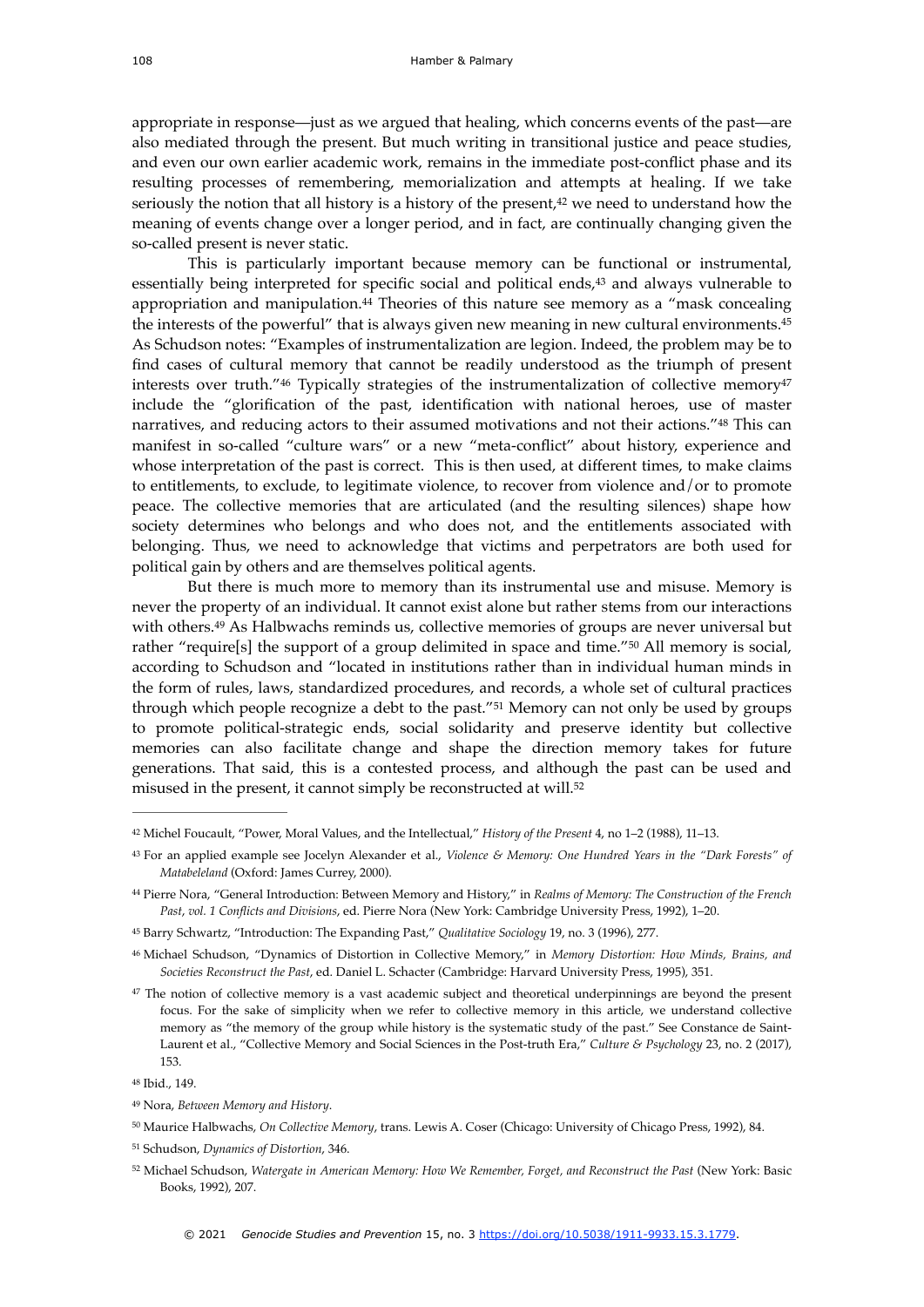<span id="page-10-9"></span><span id="page-10-8"></span>Research looking at the impacts of large-scale memorialization and memory practices (such as truth commissions or the creation of memorials) has tended to focus on the potential for such activities to achieve reco[n](#page-10-0)ciliation<sup>[53](#page-10-0)</sup> or how they translate into the everyday lives of people and what sense people make of them.<sup>[54](#page-10-1)</sup> But much more work is needed to understand how second and third generations respond to and remake the meaning of past atrocities. As Hoffman claims, transmitted memory is an "example of an internalized past, of the way in which atrocity literally reverberates through the minds and lives of subsequent generations,"<sup>[55](#page-10-2)</sup> and this reverberation, we argue, is not merely instrumental but social, cultural, political, and psychological.

<span id="page-10-10"></span>Here the literature has been unhelpfully dominated by questions of whether those who did not directly experience atrocities are telling the truth and whether/how they too can experience the trauma associated with violence they did not experience. Recent literature has moved away from these overly simplified versions of truth and experience to a recognition that subsequent generations grapple with vivid memories that are handed down through generations and (re)interpret these through the lens of their present in a dynamic way. When we consider mass atrocities such as slavery, to argue this has no traumatic content (used in the widest sense of trauma speaking to a deep psychological wound) for the current generations and descendants of former slaves misses the gravity of such atrocities and how we remember. We need to ask, therefore, what kind of knowledge is possible for later generations? What form does/can this traumatic knowledge take? Is it possible to heal, or at least "live with" such legacies?

<span id="page-10-14"></span><span id="page-10-13"></span><span id="page-10-12"></span><span id="page-10-11"></span>Work on the Holocaust perhaps holds the greatest lessons for those of us working in more recent post-conflict societies. This body of literature highlights the tension for later generations between the compulsion to know and the need to forget.<sup>[56](#page-10-3)</sup> There are many different levels of remembering whereby descendants of the victims of atrocities come to know about them through themes in their lives that become a part of their identity[.](#page-10-4)<sup>[57](#page-10-4)</sup> In this way, the first generation following mass atrocity shapes the knowledge and forgetting of the second generation, the second generation then shapes this for the next, and so on. This is a dynamic non-linear process as the past is given meaning in light of the present. Recreating and preserving the past therefore becomes about engaging in the discontinuities in history as a "subtle interplay between the inaccessible and the non-existent" while keeping an eye on the present.<sup>[58](#page-10-5)</sup> That said, despite its fragmented reality, the process of remembering the past also seeks to create a continuity between generations at the same time[.](#page-10-6)<sup>[59](#page-10-6)</sup> This continuous and unremitting yet disjointed knowledge of the trauma weaves through the memories of the second generation. After mass atrocity this is a powerful and visceral process. Auerhahn and Laub argue that it is best to conceptualize the second generation after the Holocaust as witnesses even though of course, they did not physically witness the events.<sup>[60](#page-10-7)</sup> This is what

<span id="page-10-15"></span><span id="page-10-0"></span>Deborah Posel and Graeme Simpson, eds., *Commissioning the Past: Understanding South Africa's Truth and Reconciliation* [53](#page-10-8) *Commission* (Johannesburg: Witwatersrand University Press, 2002).

<span id="page-10-1"></span>Hamber and Wilson, *Symbolic Closure*. [54](#page-10-9)

<span id="page-10-2"></span><sup>&</sup>lt;sup>[55](#page-10-10)</sup> Eva Hoffman, After Such Knowledge: Memory, History, and the Legacy of the Holocaust (New York: PublicAffairs Books, 2004), 103.

<span id="page-10-3"></span>Nanette C. Auerhahn and Dori Laub, "Intergenerational Memory of the Holocaust," in *International Handbook of* [56](#page-10-11) *Multigenerational Legacies of Trauma*, ed. Yael Danieli (Boston: Springer, 1998).

<span id="page-10-4"></span>[<sup>57</sup>](#page-10-12) Ibid.

<span id="page-10-5"></span><sup>&</sup>lt;sup>[58](#page-10-13)</sup> Nora, *Between Memory and History*, 12.

<span id="page-10-6"></span><sup>&</sup>lt;sup>[59](#page-10-14)</sup> Barbara A. Misztal, *Theories of Social Remembering* (Maidenhead: Open University Press, 2003).

<span id="page-10-7"></span>Auerhahn and Laub, *Intergenerational Memory*. [60](#page-10-15)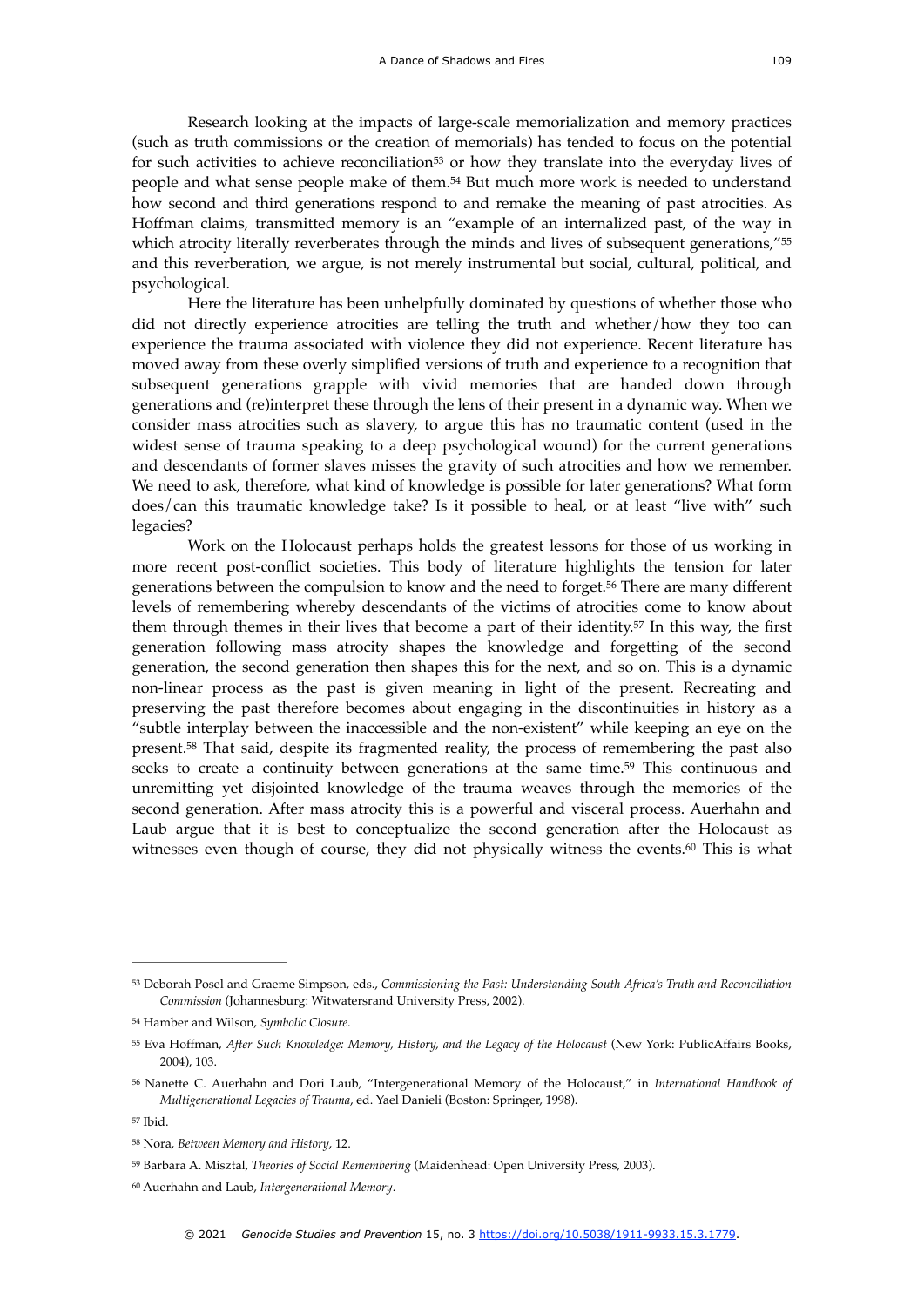<span id="page-11-9"></span>Fine<sup>[61](#page-11-0)</sup> refers to as absent memory whereby memory is filled with gaps and silences whilst being ever-present:

> <span id="page-11-11"></span><span id="page-11-10"></span>Subsequent generations of writers who carry the burden of Holocaust history write from a memory vacuum, from the liminal space constituted by the conscious awareness of a history from which one has been materially but not culturally excluded. Such nonwitnesses, as Gary Weissman suggests, might be thought of as being "haunted not by the traumatic impact of the Holocaust, but by its absence."[62](#page-11-1)

Here the trauma extends not in the re-enactment and refiguring of the event, but in the absenceof conscious or unconscious perception of the reality of the experience. $63$  Thus when young people in post-conflict societies "witness" the mass atrocities of the past they do so from the vantage point of the present whilst re-presenting and negotiating a received life experience. The second-generation write memory while also writing into memory; constantly struggling with not having experienced the actual events yet simultaneously experiencing the trauma associated with atrocities. $64$  Inevitably, this process of creating memory can be used instrumentally in the current context, but what is happening for the subsequent generation as the "witness" the mass atrocities of the past has its own dynamic and powerful resonances at the same time.

<span id="page-11-15"></span><span id="page-11-14"></span><span id="page-11-13"></span><span id="page-11-12"></span>Writing on aboriginal experiences, Bombay, Matheson, and Anisman note the effects of intergenerational trauma.<sup>[65](#page-11-4)</sup> They refer to the second generations trauma as "postmemory" whereby the second generation reclaims memories so powerful that they constitute rememberingin their own right.<sup>[66](#page-11-5)</sup> For Aarons this second generation are "direct heirs to the legacy of traumatic rupture and the indirect recipients of an inheritance existing only in their imperfect imaginations."<sup>[67](#page-11-6)</sup> Brave Heart thus uses the term "historical trauma response" to encapsulate the loss experienced by the second generation.<sup>[68](#page-11-7)</sup> Such massive traumatic ruptures affect not only individuals but also social dynamics, language, culture and family bonds, and the loss and its impact cannot always be captured in psychological symptoms (even though these may be present).

<span id="page-11-17"></span><span id="page-11-16"></span>Thus, Aarons asks what happens when memory is transformed into history, and we would add when it moves through and is embedded in all aspects of cultural and social life.<sup>[69](#page-11-8)</sup> The memories of mass atrocities remain a distressing lens through which the present is interpreted. For example, in post-apartheid South Africa institutions such as education or policing, given their harrowing past under apartheid, can never be free from history to completely recreate it without reference to the past. But importantly for individuals, the

<span id="page-11-0"></span>[<sup>61</sup>](#page-11-9) As cited in Victoria Aarons and Alan L. Berger, *Third-Generation Holocaust Representation: Trauma, History, and Memory* (Evanston: Northwestern University Press, 2017); see Ellen S. Fine, "Transmission of Memory: The Post-Holocaust Generation," in *The Holocaust: Lessons for the Third Generation*, ed. Dominick A. Iorio et al. (Lanham: University Press of America, 1997), 185–200.

<span id="page-11-1"></span><sup>&</sup>lt;sup>[62](#page-11-10)</sup> Aarons and Berger, *Third-Generation Holocaust Representation*, 45.

<span id="page-11-2"></span><sup>&</sup>lt;sup>[63](#page-11-11)</sup> Dori Laub and Nanette C. Auerhahn, "Knowing and not Knowing Massive Psychic Trauma: Forms of Traumatic Memory," *International Journal of Psycho-Analysis* 74, no. 2 (1993), 287–302.

<span id="page-11-3"></span>Aarons and Berger, *Third-Generation Holocaust Representation*. [64](#page-11-12)

<span id="page-11-4"></span><sup>&</sup>lt;sup>[65](#page-11-13)</sup> Amy Bombay, Kim Matheson and Hymie Anisman, "Intergenerational Trauma," *Journal de la santé autochtone* 5, no. 3 (2009), 6–47, accessed December 1, 2021, [https://jps.library.utoronto.ca/index.php/ijih/article/view/](https://jps.library.utoronto.ca/index.php/ijih/article/view/28987/23916) [28987/23916](https://jps.library.utoronto.ca/index.php/ijih/article/view/28987/23916).

<span id="page-11-5"></span>Bombay et al., *Intergenerational Trauma*. [66](#page-11-14)

<span id="page-11-6"></span><sup>&</sup>lt;sup>[67](#page-11-15)</sup> Aarons and Berger, *Third-Generation Holocaust Representation*, 62.

<span id="page-11-7"></span><sup>&</sup>lt;sup>[68](#page-11-16)</sup> Maria Yellow Horse Brave Heart and Lemyra De Bruyn, "The American Indian Holocaust: Healing Historical Unresolved Grief," *American Indian and Alaska Native Mental Health Research Journal* 8, no. 2 (1998), 56–78.

<span id="page-11-8"></span>Aarons and Berger, *Third-Generation Holocaust Representation*. [69](#page-11-17)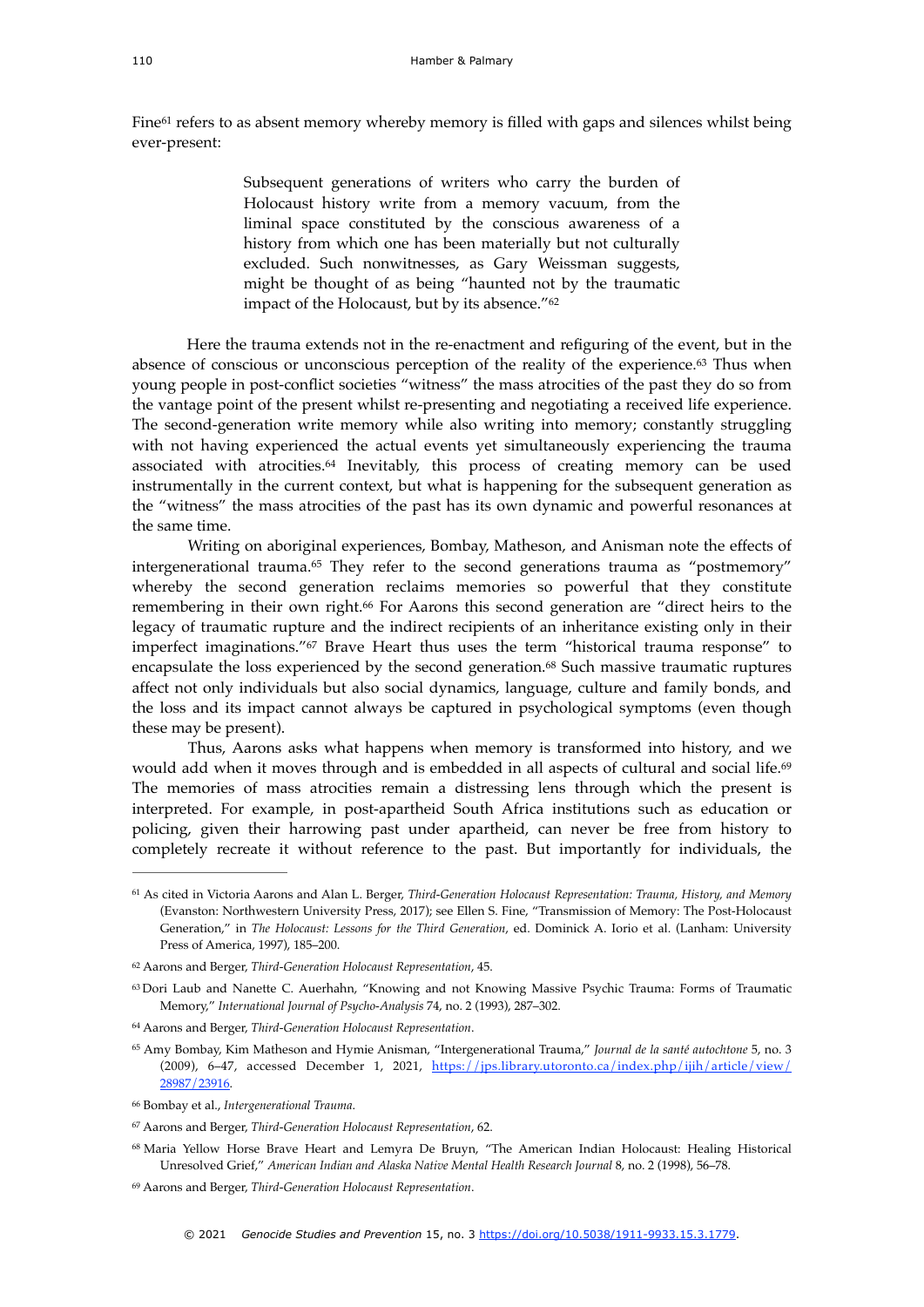<span id="page-12-5"></span>historical traumatic rupture of mass atrocity not only has an institutional impact. The inheritance of the memories of the past generations of mass atrocity also creates a set of obligations in the next generation—obligations to transmit memory and to continue the struggle (or for the descendants of oppressors to possibly forget the past or attempt re-write it in a more positive light). As Schudson reminds us: "memories are commitments; memories are promises. People will not release important personal or group memories without a struggle.["](#page-12-0)<sup>[70](#page-12-0)</sup> This is not a pathological inheritance or some sort of individual imprinting from generation to generation of past traumas in a linear clinical psychological way, but something significantly more complex, i.e., a psychological, socio-cultural, and moral inheritance that plays itself out in relation to the present. Such a process is carried, not solely in individuals, but through social interactions both historical and collective (which in the case of mass atrocity are often pervasive in the society), and only "later" are "internalized in a deeply visceral and unconscious way.["71](#page-12-1)

<span id="page-12-7"></span><span id="page-12-6"></span>Memory, for those living after mass atrocity, is thus an inescapable and dynamic morally-loaded weight that the second (and subsequent) generations has to bear, both the descendants of the oppressors and the oppressed. This conceptualization moves beyond a functionalist view of memory, or a narrow form presentism in which the past is "a mere screen on which the contemporary society projects its own image."[72](#page-12-2) In other words, current memories are not merely there for instrumental political use in the present, but rather the contested nature of mass atrocity (especially in deeply divided societies) creates a complex psychological process of remembering and forgetting playing itself out in an ever-changing present that is rife with competing collective memories and power struggles. This is akin to Schudson's view that instrumentalization never operates independently of other processes and collective memories are always open to contestation.[73](#page-12-3)

<span id="page-12-8"></span>Just as the immediate victims of mass atrocity might struggle with the desire to recollect traumatic events and forget them at the same time, as we mentioned earlier, subsequent generations from mass atrocity are engaged in a complex psychological process that is beyond stereotypical (often negative) functionalist interpretations. Such functional ways of thinking about memory in South Africa, for example, are evident in such tropes as "playing the race card" assuming bringing up the apartheid past is only for personal benefit, or in the case of white South Africans wanting "reconciliation" is simply as a way of trying to ensure ongoing economic privilege. Put another way, our approach shifts the focus away from both the pathological impact of trauma on subsequent generations, as well as simply assuming bringing up or avoiding the past is merely for personal gain or functional political reasons. Instead, considering the issue of memory in societies living with a legacy of mass atrocity from the perspective of its moral weight and seeing this process as a dynamic psychological liability that is continuously being written and re-written in the present potentially opening a more sensitive space for reflection and dialogue on what intergenerational healing means. This aligns with Pierre Nora's observation that the idea of "generation" only makes sense "in a framework of discontinuity and rupture."[74](#page-12-4)

<span id="page-12-9"></span>Of course, one cannot escape the reality of ongoing injustices and the material legacies of colonialism for example. However, the profound fracturing of the social and psychological that mass atrocity creates in subsequent generations, opens the door for the potential for a shared empathic re-imaging, rather than seeing the past as a narrow battleground over who controls the present. When the suffering of the past is of the magnitude of slavery, colonialism or apartheid, arguing for forgetfulness; interpreting memory struggles in the present as merely instrumental; believing that rectifying structural injustices will simply repair history; and

<span id="page-12-0"></span><sup>&</sup>lt;sup>[70](#page-12-5)</sup> Schudson, Watergate in American Memory, 207.

<span id="page-12-1"></span>Pierre Nora, "Generation," in *Realms of Memory: The Construction of the French Past, vol. 1 Conflicts and Divisions*, ed. [71](#page-12-6) Pierre Nora (New York: Cambridge University Press, 1992), 526.

<span id="page-12-2"></span><sup>&</sup>lt;sup>[72](#page-12-7)</sup> Schudson, *Dynamics of Distortion*, 104.

<span id="page-12-3"></span><sup>&</sup>lt;sup>[73](#page-12-8)</sup> Schudson, Watergate in American Memory.

<span id="page-12-4"></span><sup>&</sup>lt;sup>[74](#page-12-9)</sup> Nora, *Generation*, 507.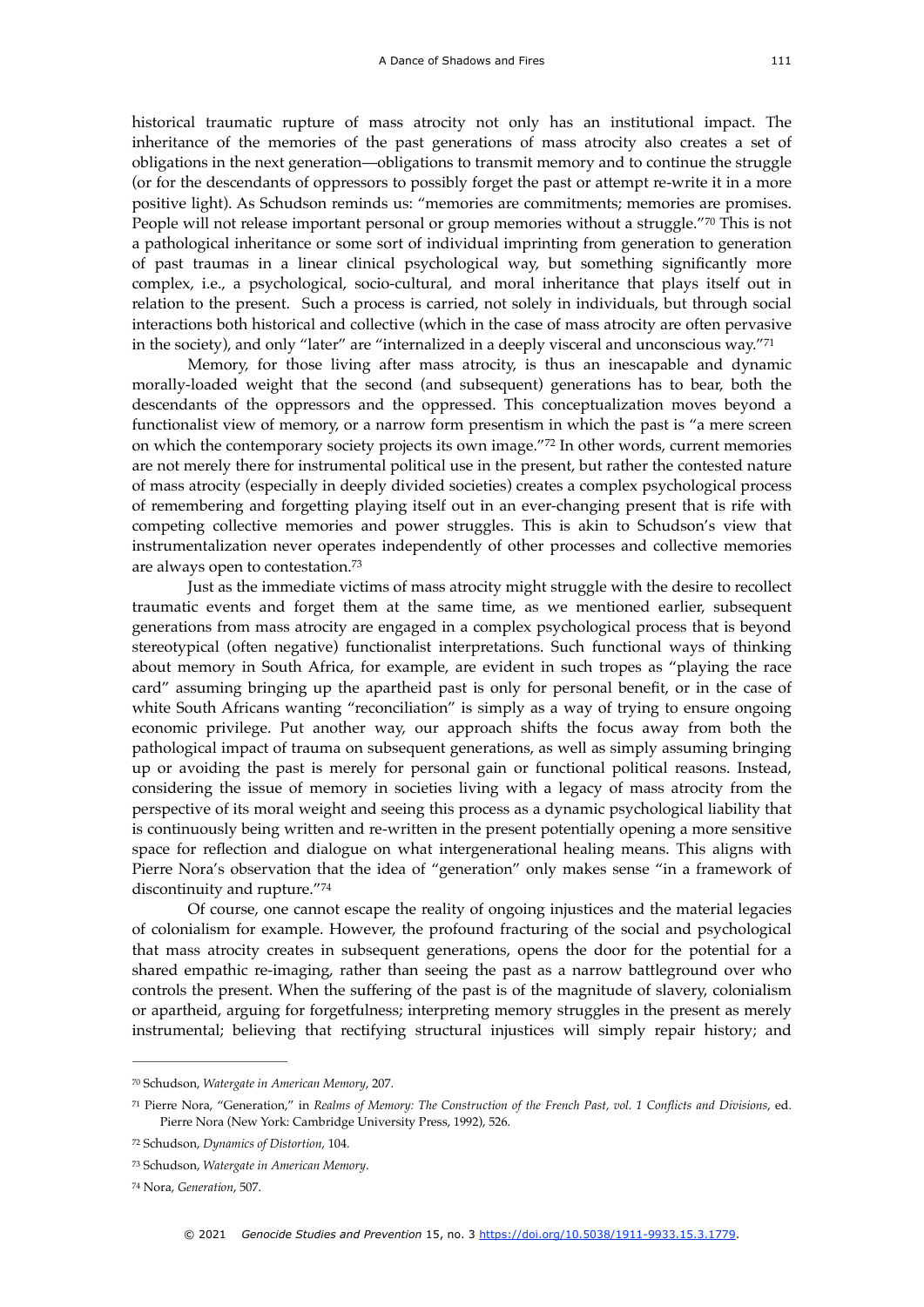under-estimating the psychological weight mass atrocity places on subsequent generations (who continue to "witness" it) and how this is in constant flux, is a form of historical denialism.

#### **What does this mean for Lasting Peace?**

<span id="page-13-7"></span>*Excuse me," Belbo said to Agliè, "but your argument is simply post hoc ergo ante hoc. What follows causes what came before. You must not think linearly. The water in these fountains doesn't. Nature doesn't; nature knows nothing of time. Time is an invention of the West.*[75](#page-13-0)

This discussion brings out five main points that can help us to imagine the conditions for lasting peace. Each of these points reflect back to the importance of understanding the intergenerational impact of mass atrocities.

Firstly, in the fields of transitional justice and peace studies often the horizon of what peace means is too limited in scope and time, embodied in such terms as post-conflict or postagreement. When it comes to mass atrocity and legacy the discussion above shows that the impact lasts much longer, and can destabilize societies well into the future. In post-conflict situations, conflicting groups often have to continue to live with each other and whether violence flares up depends on several complex factors. As Staub notes: "For example, a historical/psychological focus on the military defeat of Serbia by the Turks at Kosovo in 1389 seemed to reaffirm Serb victimization and the sense of the world as dangerous…[and] may have added to the nationalism that resulted in the wars and mass killings in the former Yugoslavia."<sup>[76](#page-13-1)</sup> Thus, as we have discussed, old conflicts shape contemporary experiences in evolving ways.

<span id="page-13-11"></span><span id="page-13-10"></span><span id="page-13-9"></span><span id="page-13-8"></span>Secondly[,](#page-13-2) as Staub rightly notes, $77$  reconciliation is a changed attitude and behavior towards the other group and an awareness that a different kind of relationship is possible. However, this changed psychological orientation is rooted in the political, structural, and institutional processes that exist and are set up after peace is negotiated[.](#page-13-3)<sup>[78](#page-13-3)</sup> In Northern Ireland, for example, the possibility for reconciliation (or at least a peace agreement) was promoted by the increased economic and educational possibilities for the Catholic minority.<sup>[79](#page-13-4)</sup> This stands in contrast to the youth of South Africa who makeup 72% of the unemployed population and have been referred to as a ticking time bomb. These two contrasting examples attest to the significance of the post-conflict context for creating the possibility (or having the potential to undermine) lasting peace and reconciliation[.](#page-13-5) $80$  For subsequent generations the conditions for lasting peace may be more connected to long-term injustices such as cycles of intergenerational poverty that are more difficult to measure than the immediate harm (such as direct human rights violations) that processes such as truth commissions seek to address. Acknowledgement of past atrocities should recognize that the past continues to create structural injustices such as poverty and unequal education, among many others.<sup>81</sup>

<span id="page-13-13"></span><span id="page-13-12"></span><span id="page-13-0"></span>Umberto Eco, *Foucault's Pendulum*, trans. William Weaver (New York: Harcourt, 1989). [75](#page-13-7)

<span id="page-13-1"></span>Ervin Staub, "Reconciliation after Genocide, Mass Killing, or Intractable Conflict: Understanding the Roots of [76](#page-13-8) Violence, Psychological Recovery, and Steps toward a General Theory," *Political Psychology* 27, no. 6 (2006), 874.

<span id="page-13-2"></span>[<sup>77</sup>](#page-13-9) Ihid.

<span id="page-13-3"></span><sup>&</sup>lt;sup>[78](#page-13-10)</sup> Ibid.

<span id="page-13-4"></span>[<sup>79</sup>](#page-13-11) Ibid.

<span id="page-13-5"></span>Kate Lefko-Everett, *Ticking Time Bomb or Demographic Dividend? Youth and Reconcilation in South Africa. SA* [80](#page-13-12) *Reconciliation Barometer Survey* (Cape Town: Institute for Justice Reconciliation, 2012). It should be noted, however, scholars have also more recently argued in Northern Ireland that although the two main communities are increasingly reaching economic parity in broad economic terms, a failure to ensure a "peace dividend" post-Agreement and improve the quality of people's lives has increased the fragility of the peace process, see Colin Knox, "Northern Ireland: Where is the Peace Dividend?," *Policy & Politics* 44, no. 3 (2016), 485–503.

<span id="page-13-6"></span>Pedro Tabensky and Sally Matthews, *Being at Home: Race, Institutional Culture and Transformation at South African* [81](#page-13-13) *Higher Education Institutions* (Pietermaritzburg: University of KwaZulu-Natal Press, 2015).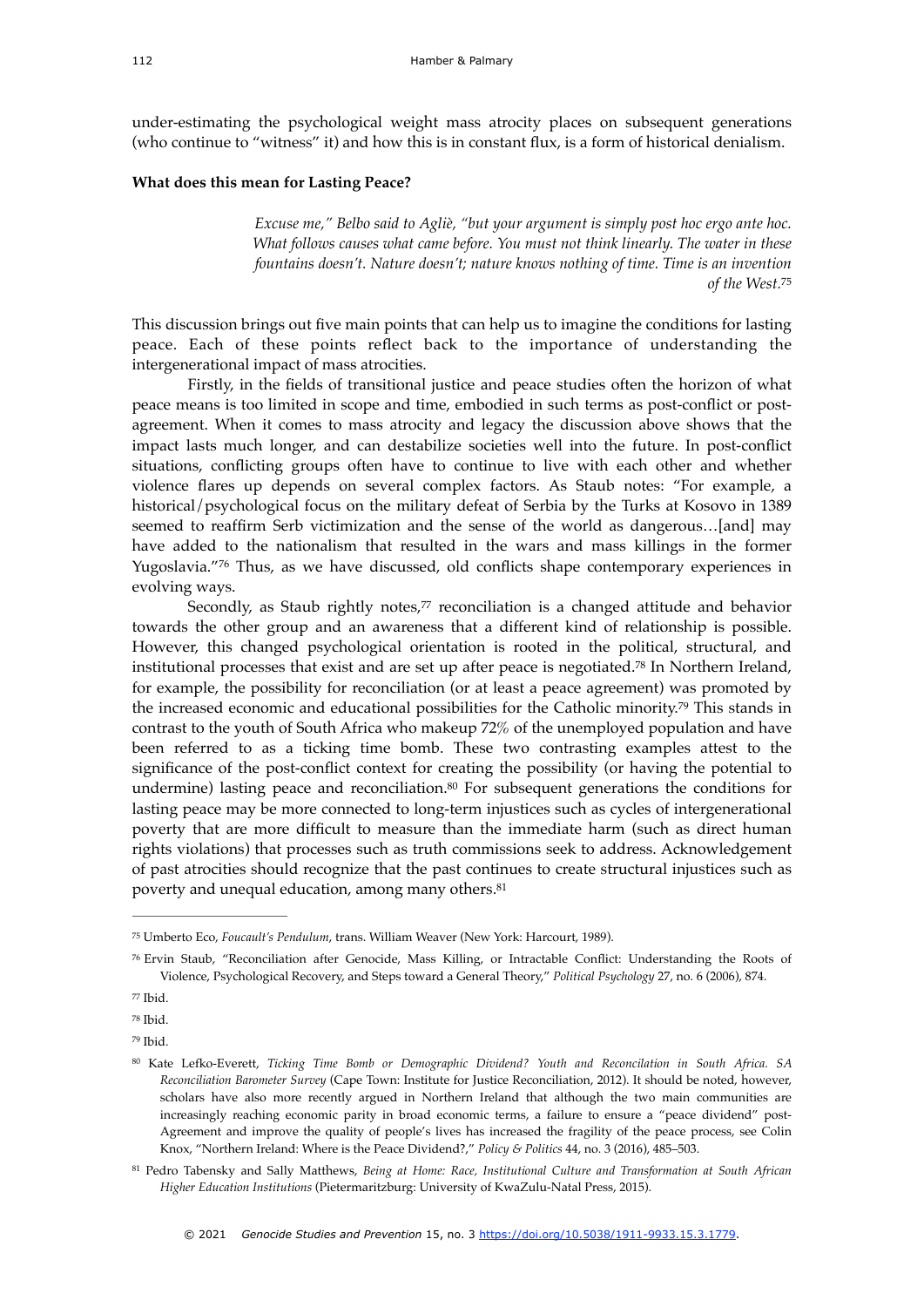<span id="page-14-11"></span><span id="page-14-10"></span><span id="page-14-9"></span>In addition to the need for structural and social justice, Staub identifies acknowledgement of the harm caused as an important aspect of long-term peace.<sup>[82](#page-14-0)</sup> Often perpetrators continue to deny their actions or that they were harmful. In addition, many have shown that deep and meaningful contact across conflicting groups is needed for reconciliation or the rebuilding of relationships.<sup>[83](#page-14-1)</sup> Forgiveness is facilitated by apology and regret.<sup>84</sup> But what is interesting here when one considers the second and later generations of mass atrocity is what sort of apology and regret are we talking about, especially if immediate perpetrators are dead? This points to the limits of the individual psychological models of healing used in transitional justice as outlined earlier that specify a conditionality in relation to healing often associated with the actions of the direct perpetrator.

Thirdly, acknowledgement of the past is not merely about addressing the structural through new policies; as necessary as this is. Acknowledgement also contains a symbolic component, i.e., the recognition that injustice of an unimaginable scale took place in the past and it strongly reverberates in the present with real consequences. Acknowledging such realities is not tied to the direct perpetrators, and the enormity of injustices such as slavery, colonialism or apartheid, demands a recognition that moves beyond fixed temporal or geographic realities. The idea of the new generation becomes the symbolic unit of time.<sup>[85](#page-14-3)</sup>

<span id="page-14-14"></span><span id="page-14-13"></span><span id="page-14-12"></span>Acknowledgement leads us to the fourth important dimension of lasting peace, which is that institutional and political arrangements need to be set up in a way that is shaped by longterm impacts of atrocities. For example, Vandiginste compares the different approaches take by Rwanda and Burundi after the genocide and refers to the Rwandan approach as a kind of ethnic amnesia where integration and civic identity were expected.<sup>[86](#page-14-4)</sup> However, he notes that the youth continue to see ethnicity as important and want to know the ethnicity of significant others in their lives. $87$  Thus the meaning of ethnicity is changing, but it remains important even as the national public discourse sees it as taboo. He notes, as an illustration, an ongoing ethnicization of sexual politics among young Rwandans, including the kinds of ethno-gendered stereotypes thatcommonly used to fuel the genocide.<sup>[88](#page-14-6)</sup> He also notes the sense of marginalization of young Hutu men—again a phenomenon that drove the genocide.<sup>[89](#page-14-7)</sup> On the other hand, the Burundian approach was one of ethnic power-sharing. He argues that both these approaches were driven by the nature of the political transition and the interests of the political elites of the time.<sup>[90](#page-14-8)</sup> However, they have very different consequences for the second generation and the versions of knowledge/memory that are possible for them. In both these country examples, we see how the representations of the past by the second generation are at odds with those of the first generation because of how they are shaped by context and incomplete processes of healing.

<span id="page-14-17"></span><span id="page-14-16"></span><span id="page-14-15"></span>Furthermore, fully acknowledging the legacy such mass atrocities and their ability to continue to shape the present requires an implicit recognition that mass atrocities of such magnitude were not the product of a corrupt regime, a dictator or a handful of perpetrators but societal (or even global) phenomenon. Acknowledging the existence of mass atrocity, and their legacies, therefore further requires that such atrocities are recognized as having a political and social origin (e.g., they originated because of racism, greed, or ideologies of white supremacy).

<span id="page-14-8"></span> $90$  Ihid.

<span id="page-14-0"></span>Staub, *Reconciliation*. [82](#page-14-9)

<span id="page-14-1"></span>Thomas F. Pettigrew and Linda R. Tropp, "A Meta-Analytic Test of Intergroup Contact Theory," *Journal of Personality* [83](#page-14-10) *and Social Psychology* 90, no. 5 (2006), 751–783; Tania Tam et al., "The Impact of Intergroup Emotions on Forgiveness in Northern Ireland," *Group Processes & Intergroup Relations* 10, no. 10 (January 1, 2007), 119–136.

<span id="page-14-2"></span>Hamber, *Forgiveness and Reconciliation*. [84](#page-14-11)

<span id="page-14-3"></span>Nora, *Generation*. [85](#page-14-12)

<span id="page-14-4"></span>Stef Vandeginste, "Governing Ethnicity after Genocide: Ethnic Amnesia in Rwanda Versus Ethnic Power-Sharing in [86](#page-14-13) Burundi," *Journal of Eastern African Studies* 8, no. 2 (2014), 263–277.

<span id="page-14-5"></span>[<sup>87</sup>](#page-14-14) Ibid.

<span id="page-14-6"></span>[<sup>88</sup>](#page-14-15) Ibid.

<span id="page-14-7"></span> $89$  Ihid.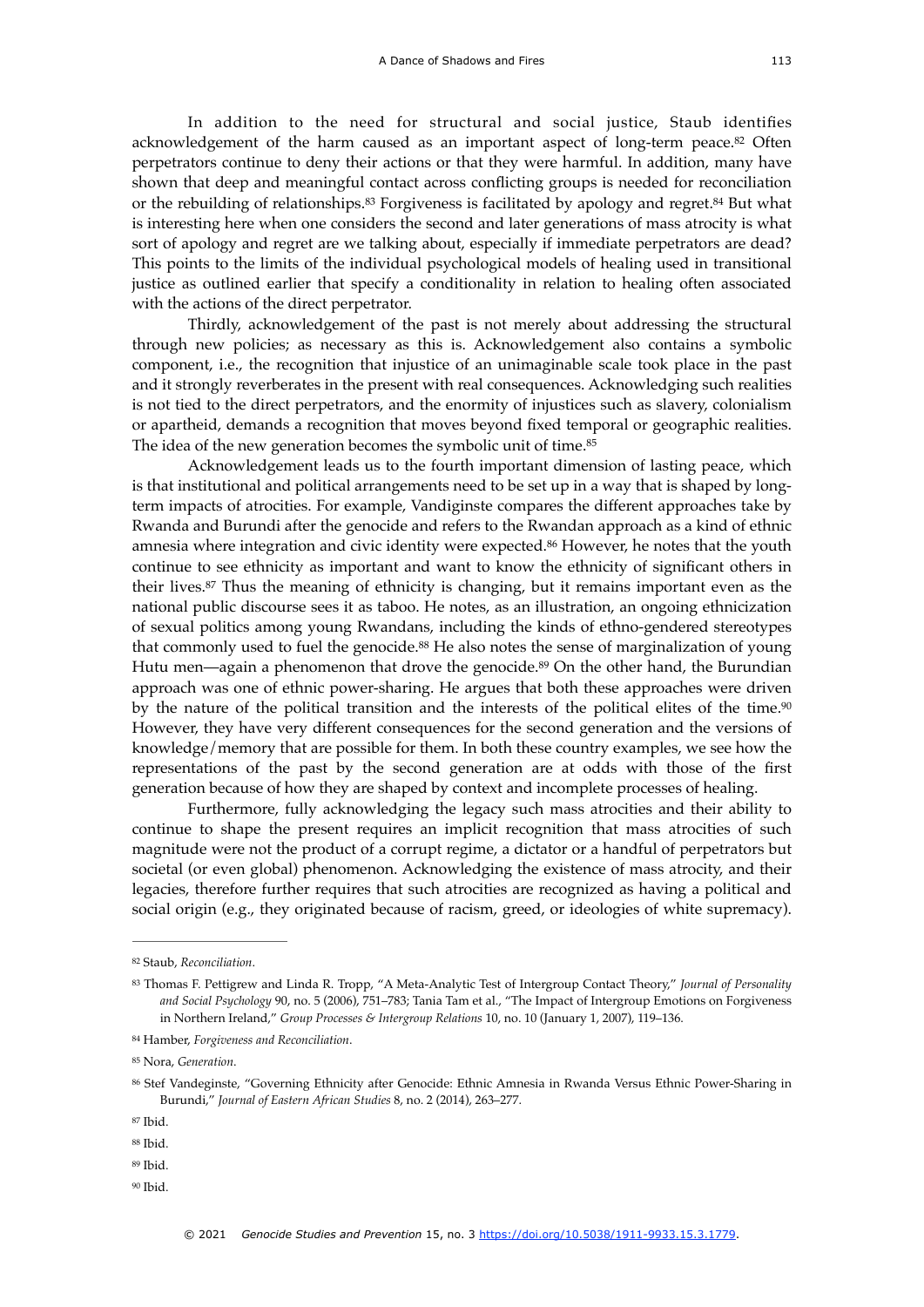Without this full acknowledgement, and particularly if we accept our earlier arguments about the weight of intergenerational harm caused by mass atrocity, healing, either collectively or at an individual level, is stymied.

<span id="page-15-7"></span>Fifthly and finally, there is a need to understand the complex connections between individual and societal healing. To draw on the work of Dan Bar-Tal[,](#page-15-0) $91$  all conflicts, especially in deeply divided contexts, originate within a specific conflict ethos and are predicated on a set of shared societal beliefs. Built on individual beliefs (basic units of knowledge categories such as ideology, values, norms, decisions, inferences, goals, expectations, religious dogmas, or justifications), societal beliefs are enduring beliefs and collective ideas shared by society members, and perceived by society members as characterizing their society. Not everyone shares all the societal beliefs, and societal beliefs are not merely a collective expression of what different individuals believe, but rather such societal beliefs have transcendent characteristics often embodied in social institutions, debates, and how societies cope. In other words, they tell us about where society comes from and its aspirations about where it is going, and give society meaning in the present[.](#page-15-1)<sup>[92](#page-15-1)</sup> Societal beliefs are made up of (and also produce) "myths, collective memories, symbols, ideologies, self-images, images of other societies, goals, values, or societal aspirations.["](#page-15-2)<sup>[93](#page-15-2)</sup> Societal beliefs, according to Bar-Tal, then make up the ethos of society, that is, the configuration of central societal beliefs or the unique totality of societal beliefs that provides the central characterization to the society and gives it a particular orientation. An ethos "gives meaning to societal life for society members" and as such is the shared mental basis for society membership.<sup>[94](#page-15-3)</sup> In other words, shared understandings of society (or groups) are pervasive and also difficult to alter.[95](#page-15-4)

<span id="page-15-11"></span><span id="page-15-10"></span><span id="page-15-9"></span><span id="page-15-8"></span>The notion of societal beliefs and ethos is helpful when conceptualizing the legacy of mass atrocity as it highlights that changing, and acknowledging the past, requires a shaking of fundamental ideas held by certain groups about the society (or the world) in which such atrocities took place. To this end, it highlights the limits of healing as conceptualized as an individual problem of direct human rights violations. Mass atrocity involves an acknowledgement of the harm done by individual perpetrators alone but the recognition of a more deep-rooted societal ethos that gave rise to the mass atrocity that may not be bound by the present historical reality. Acknowledging the nature of this shadowy ethos can shake the foundations of societal belief systems, and the social identity of particular groups aligned<sup>[96](#page-15-5)</sup> with perpetrators in some way. It for this reason, when one asks how the legacy of slavery or apartheid should be acknowledged many are left wanting, as a valid acknowledgement would require questioning the fundamental ethos of society (and its founding myths and historical origins) and the heritage of specific groups within those societies.

Bar-Tal sees societal beliefs as allowing individuals to co-operate collectively, and sees them as prone to change (albeit slowly) when a disjuncture between beliefs and function arise:

> <span id="page-15-13"></span><span id="page-15-12"></span>Societal beliefs change through the process of negotiation, in which leaders, the intellectual elite, media sources, economic decision makers, and other groups take part. The negotiation, which takes the form of public debate, may go on for years, until a new societal belief evolves.[97](#page-15-6)

<span id="page-15-0"></span><sup>&</sup>lt;sup>[91](#page-15-7)</sup> Daniel Bar-Tal, *Shared Beliefs in a Society: Social Psychological Analysis* (Thousand Oaks: Sage, 2000).

<span id="page-15-1"></span>[<sup>92</sup>](#page-15-8) Ibid.

<span id="page-15-2"></span>[<sup>93</sup>](#page-15-9) Ibid., 43.

<span id="page-15-3"></span><sup>&</sup>lt;sup>[94](#page-15-10)</sup> Ibid., 140.

<span id="page-15-4"></span>[<sup>95</sup>](#page-15-11) Ibid.

<span id="page-15-5"></span><sup>&</sup>lt;sup>[96](#page-15-12)</sup> This alignment can be through familial or even ancestral ties, or the sharing of certain belief systems, linked to a specific group or social identity.

<span id="page-15-6"></span><sup>&</sup>lt;sup>[97](#page-15-13)</sup> Bar-Tal, *Shared Beliefs*, 71.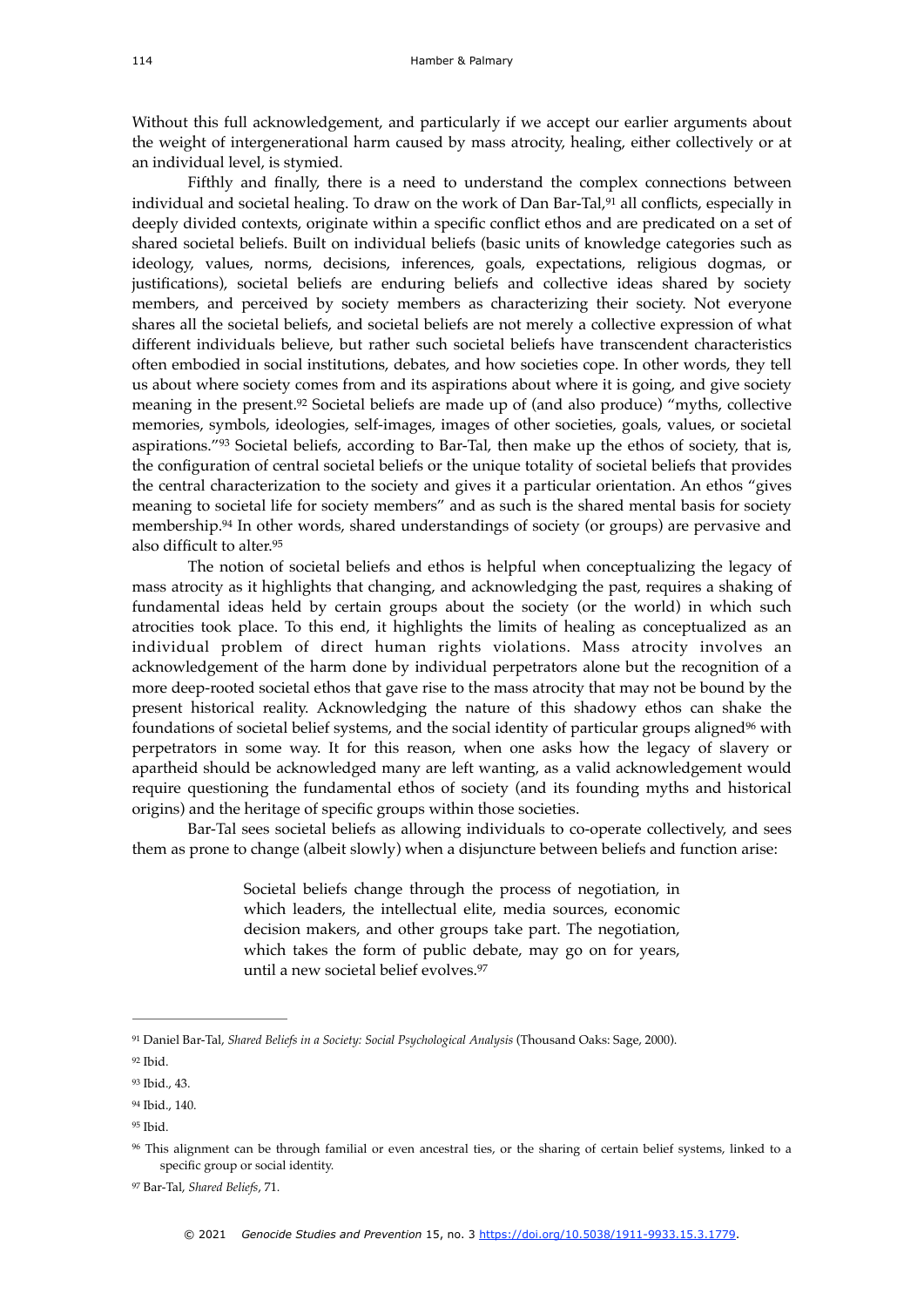On many levels this is true, and as we can see in societies such as South Africa or Northern Ireland, issues of the past are a daily form of public debate, and it would be difficult not to sustain an argument that societal beliefs have evolved in both societies since peace agreements in the 1990s. However, what we would add to the work of Bar-Tal is much deeper recognition of the symbolic importance of what acknowledgement of past atrocity means and why it is so challenging to attain. In South Africa, for example, truly acknowledging the legacy of apartheid, means acknowledging that the entire colonial project and systemized racism that followed was an indefensible project along with the social ethos that created the system. This brings into question the underlying social meanings, culture, and beliefs held by certain groups, mainly whites who held apartheid societal beliefs and also bequeathed these to their children. Undoing, and faithfully acknowledging the legacy of apartheid for such groups, is akin to a form of existential annihilation.

#### **Conclusion: A Radical Re-Imaging**

<span id="page-16-1"></span>*Having been brought up in a hair-trigger society where the ground rules were – if no physically violent touch was being laid upon you, and no outright verbal insults were being levelled at you, and no taunting looks in the vicinity either, then nothing was happening, so how could you be under attack by something that wasn't there?*[98](#page-16-0)

The challenge for societies emerging from mass atrocity, and arguably with even more longterm legacies of direct and structural violence concerning colonialism, is that we can never "make good." Nevertheless, in public bodies such as truth commissions and prosecution processes, and sometimes in the words of politicians and the general public, closure is often advocated. Immediately following political violence, when concepts such as closure are introduced into public discourse or, for that matter, other tropes ("We need to turn the page but not close the book," "We should forgive but not forget," "We should prioritize the living victims not the dead ones," "We need think about contemporary economic well-being not the past,") we need to be aware that these are intertwined, depending on who is advocating them, with social and political power. In other words, there is often a struggle over who frames the political debate about the past, and who may or not benefit in terms of social and political space in terms of this framing. The past can be used instrumentally in a myriad of ways. But, when considering mass atrocity over a more extended time and intergenerationally what we have added to this in this article is that the recognition of mass atrocity brings with it other demands, an almost immeasurable weight of history and memory on the next generations—a deep psychological rupture and liability. This is present not only for perpetrators and oppressors (or their descendants) but also for those and their families directly, and indirectly, affected by legacies of mass atrocity.

We have chosen to refer to this legacy, not as a form of intergenerational trauma as such, but rather a psychological and moral inheritance that plays itself out in relation to the present but for those involved is akin to witnessing and being part of a profound and ongoing historical rupturing. The challenge when it comes to thinking about healing such ruptures is in the first instance recognizing the full encumbrance of this inheritance on subsequent generation, a weight that can challenge the foundations of the social ethos and the foundation of the societies in which they were born. We cannot dismiss the affective impact of mass atrocity on subsequent generations as functional or instrumental in a one-dimensional way or easily eradicated through structural change or therapeutic interventions alone. The social, cultural, and psychological impact of the past on subsequent generations requires a recognition of harm akin to having experienced it and the creation of social space for this to be shared and re-coded with new meanings relative to the present. Healing and social reconstruction comes not just through what is done but also through the process and the authenticity (often evident in discourse and

<span id="page-16-0"></span><sup>&</sup>lt;sup>[98](#page-16-1)</sup> Anna Burns, *Milkman* (London: Faber & Faber, 2018).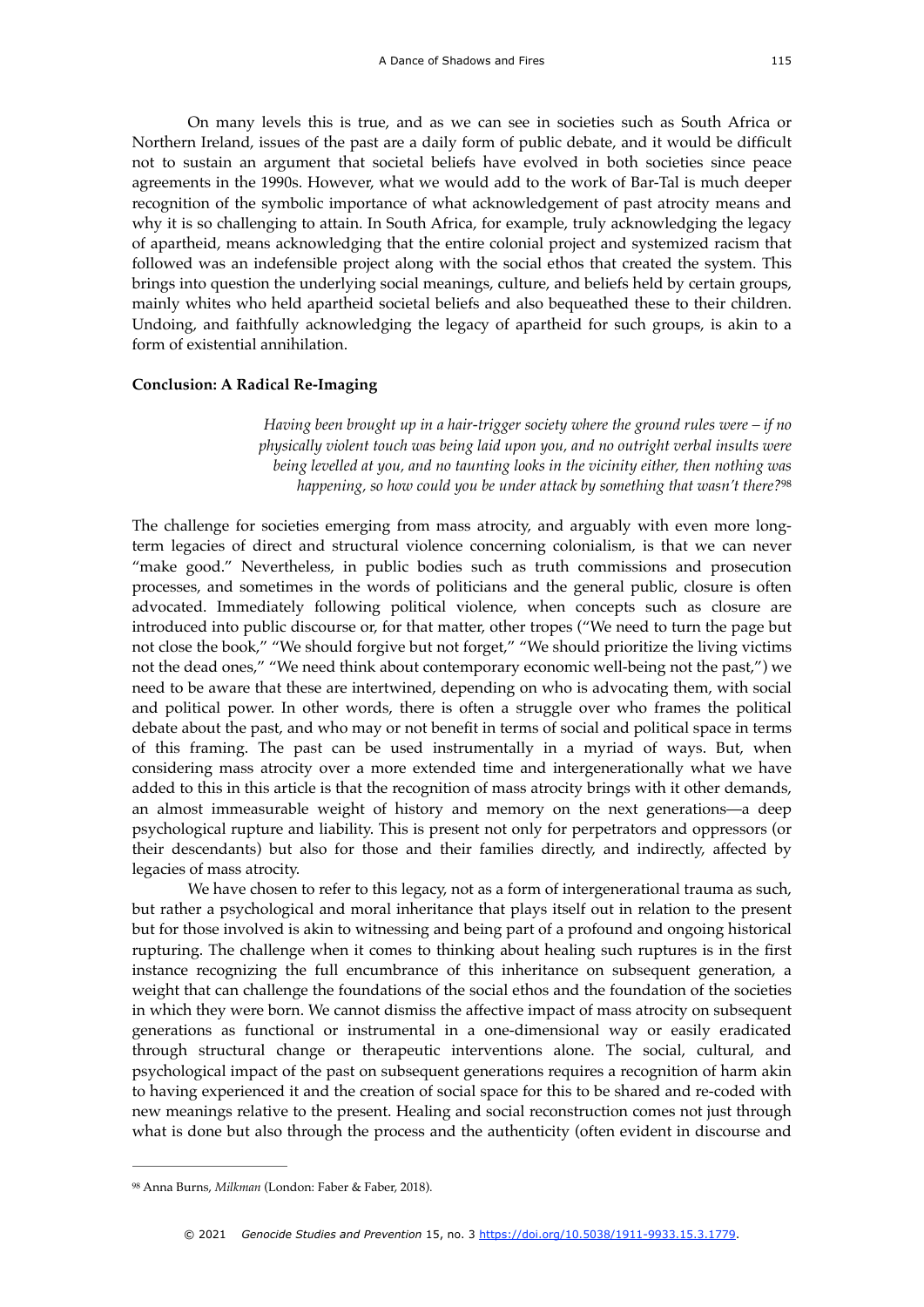action) with which we try to address social problems. In engaging constructively in the messy business of the past, the overriding task is therefore to create a holding or conducive environment that opens rather than closes social and political space so that different and often divergent voices and approaches to restoration can emerge.

This, however, creates a challenge for processes of conditional forms of meaningmaking typically seen in transitional justice (apology, truth-telling, oral histories, trials), as they tend to conceptualize suffering as largely linked to direct violations within living memory rather than intergenerationally. There is however much to learn from these processes—the unrepairable nature of harm, when reparations and apologies are effective or not, the value and limits of truth-telling and justice—but thinking of large-scale structural, cultural, and social destruction visited upon society through mass atrocities such as colonialism demands a response that moves beyond a liberal institutional approach.

Drawing on what we know about healing in the immediate aftermath of human rights violations for individuals, this process is a deeply ambivalent process. For the second generation of the victims of mass atrocity, as noted, they are often torn between wanting to move on from the past, but also acutely aware of its ever-present nature. For the perpetrators, and their descendants, to fully acknowledge the nature of mass atrocities such as apartheid or slavery, would require the negation of much of the ethos of the essence of the societies from which they come. Arguably this is necessary, albeit challenging to attain, and whether this is forthcoming or not, in most divided societies different groups must continue to live side-byside. To this end, finding ways to represent and acknowledge the gravity of the past is essential. Acknowledgement for almost unimaginable mass atrocity, requires more than one-off events or institutional responses (the grand apology, the truth commission), but rather acknowledgement has to become a lived reality, almost a continuous form of apology (or at least recognition of the past) in many different social interactions (the board room, the sports field, the church, the classroom, in politics) and from different sources (from government, institutions, by associations and individuals) changing in nature, tone, and resonance over time. Symbolic processes also have much to offer. Museums such as the Holocaust Museum in Berlin show some promise in this regard, i.e., by constructing a massive permanent mark on the landscape as a reminder of the magnitude (at least to a modest degree considering the enormity of what happened) of the atrocities committed.

To be sure, social justice, inclusion, and economic equality are also vitally important both structurally and in terms of legislation to address the legacies of the past—but what we have argued here is that there is also a more expansive psychological and cultural process at play when dealing with legacies of mass atrocity. This process is symbolic in so far as we try to capture what the impossible process of acknowledging the real legacy of a system like apartheid, or the ongoing legacies of colonialism in the world today, would entail. We have argued against the idea that how we interpret the past is simply instrumental and aims to serve current strategic or political ends. Of course, this can be the case, but even so, this generally coexists with a much more profound social process of trying to integrate the rupture of mass atrocity into the present. We need to create the social and political space for "each generation to rewrite its generational history"<sup>[99](#page-17-0)</sup> allowing it to move "from first-hand accounts to critical reflection["](#page-17-1) $100$  rather than seeking to dictate how the past should be understood and interpreted or minimizing its generational affect.

<span id="page-17-3"></span><span id="page-17-2"></span>Understanding how the legacy of mass atrocity continues to play itself out in the present is therefore not a simple task, but a negotiation that is contingent on many factors from the method of collection and recollection to the wider political process, and these raise questions as to whether it is even appropriate to apply concepts such as healing to collective political processes of remembering—or put another way it means, as we argued earlier, we can only ever think of healing in such contexts as an ambivalent process fraught with

<span id="page-17-0"></span><sup>&</sup>lt;sup>[99](#page-17-2)</sup> Nora, *Generation*, 531.

<span id="page-17-1"></span>[<sup>100</sup>](#page-17-3) Ibid., 530.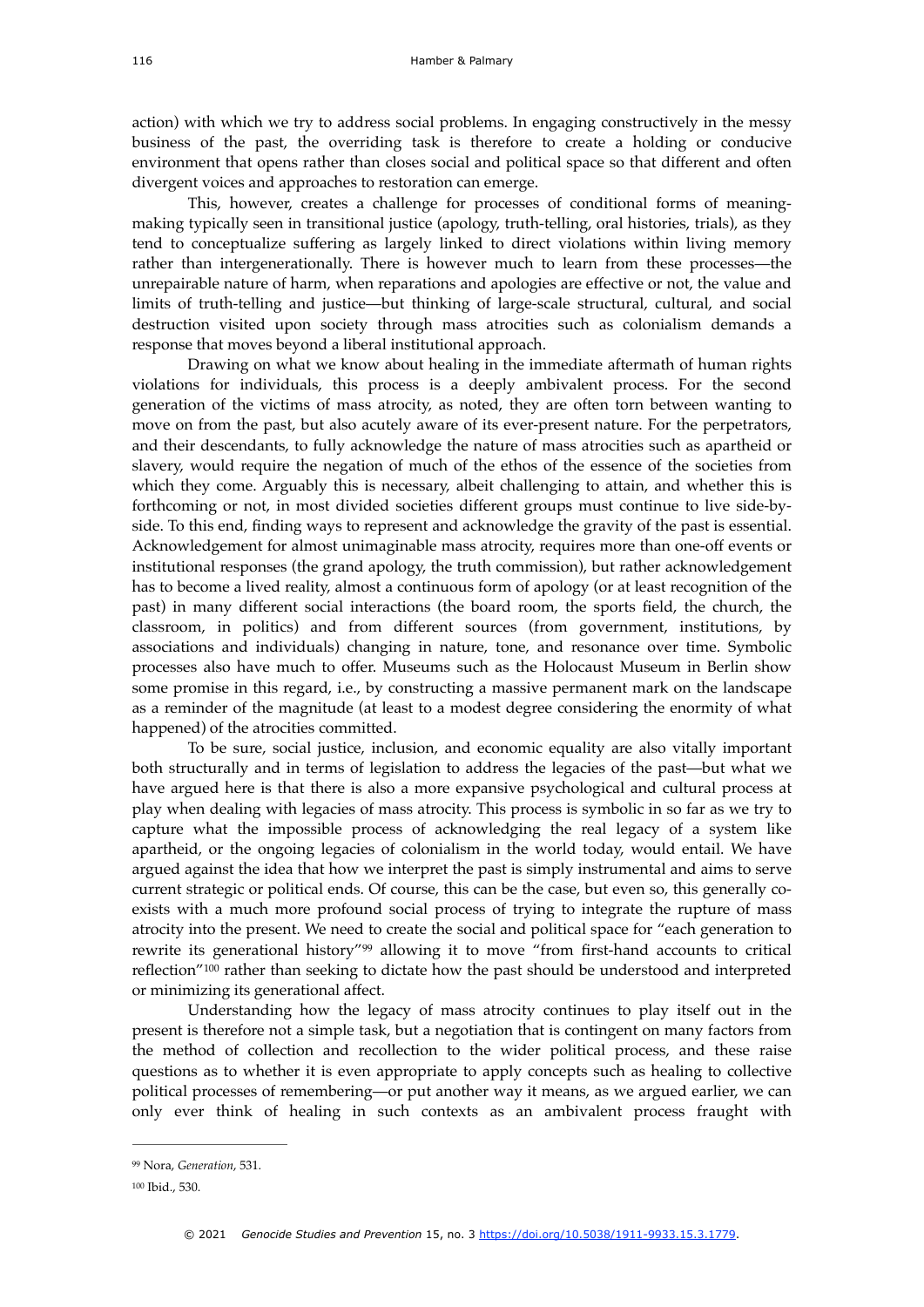contradictions. If what we have learned about dealing with mass atrocity following peace processes is anything to go by, we can be sure that trying to understand the impact of the past from one generation to the next will not be easily predictable, inevitable, or generalizable. Considering the impact of mass atrocity (and how we remember, live with, and record it) over a longer time horizon, therefore, demands a reframing of some of the now standardized approaches to addressing the past in immediate years after cessation of violence (such as transitional justice). This reframing is as much about political action (addressing inequalities, racism, exclusion, and political debate) as an act of re-imaging given life through constant and contested re-writing.

#### **Bibliography**

- Aarons, Victoria and Alan L. Berger. *Third-Generation Holocaust Representation: Trauma, History, and Memory*. Evanston: Northwestern University Press, 2017.
- Alexander, Jocelyn, JoAnn McGregor, and Terence O. Ranger. *Violence & Memory: One Hundred Years in the "Dark Forests" of Matabeleland.* Oxford: James Currey, 2000.
- Arendt, Hannah. *The Human Condition.* Chicago: University of Chicago Press, 1998. Kindle.
- Auerhahn, Nanette C. and Dori Laub. "Intergenerational Memory of the Holocaust." In *International Handbook of Multigenerational Legacies of Trauma*, edited by Yael Danieli, 21– 41. Boston: Springer, 1998.
- Bar-Tal, Daniel. *Shared Beliefs in a Society: Social Psychological Analysis.* Thousand Oaks: Sage, 2000.
- Becker, David. "Confronting the Truth of the Erinyes: The Illusion of Harmony in the Healing of Trauma." In *Telling the Truths: Truth Telling and Peace Building in Post-Conflict Societies*, edited by Tristan Anne Borer, 231–258. Indiana: Notre Dame Press, 2006.
- Blackie, Laura E. R. and Nicki Hitchcott. "'I Am Rwandan:' Unity and Reconciliation in Post-Genocide Rwanda." Genocide Studies and Prevention: An International Journal 12, no. 1 (2018), 24–37.
- Bloch, Maurice. "Internal and External Memory: Different Ways of Being in History." In *Tense Past: Cultural Essays in Trauma and Memory*, edited by Paul Antze and Michael Lambek, 215–234. New York: Routledge, 1996.
- Bombay, Amy, Kim Matheson, and Hymie Anisman. "Intergenerational Trauma." *Journal de la santé autochtone* 5, no. 3 (2009), 6-47. Accessed December 1, 2021. [https://](https://jps.library.utoronto.ca/index.php/ijih/article/view/28987/23916) [jps.library.utoronto.ca/index.php/ijih/article/view/28987/23916](https://jps.library.utoronto.ca/index.php/ijih/article/view/28987/23916).
- Brave Heart, Maria Yellow Horse and Lemyra De Bruyn. "The American Indian Holocaust: Healing Historical Unresolved Grief." *American Indian and Alaska Native Mental Health Research Journal* 8, no. 2 (1998), 56–78.
- Brockmeier, Jens. "Introduction: Searching for Cultural Memory." *Culture and Psychology* 8, no. 1 (2002), 5–14.
- Burns, Anna. *Milkman.* London: Faber & Faber, 2018.
- Byrne, Catherine C. "Benefit or Burden: Victims' Reflections on TRC Participation." *Peace and Conflict: Journal of Peace Psychology* 10, no. 3 (2004), 237–256.
- Catholic Commission for Justice and Peace in Zimbabwe and Legal Resources Foundation. *Breaking the Silence, Building True Peace: A Report into the Disturbances in Matabeleland and the Midlands 1980–1988.* Harare: Catholic Commission for Justice and Peace in Zimbabwe and Legal Resources Foundation, 1997.
- Chapman, Audrey R. and Hugo van der Merwe, eds. *Truth and Reconciliation in South Africa: Did the TRC Deliver?*. Philadelphia: University of Pennsylvania Press, 2007.
- Chaudhuri, Amit. "The Real Meaning of Rhodes Must Fall." *The Guardian*, March 16, 2016. [Accessed December 1, 2021. https://www.theguardian.com/uk-news/2016/mar/16/](https://www.theguardian.com/uk-news/2016/mar/16/the-real-meaning-of-rhodes-must-fall) [the-real-meaning-of-rhodes-must-fall.](https://www.theguardian.com/uk-news/2016/mar/16/the-real-meaning-of-rhodes-must-fall)
- Chinguno, Crispen, Morwa Kgoroba, Sello Mashibini, Bafana Nicolas Masilela, Boikhutso Maubane, Nhlanhla Moyo, Andile Mthombeni, and Hlengiwe Ndlovu, eds. *Rioting and*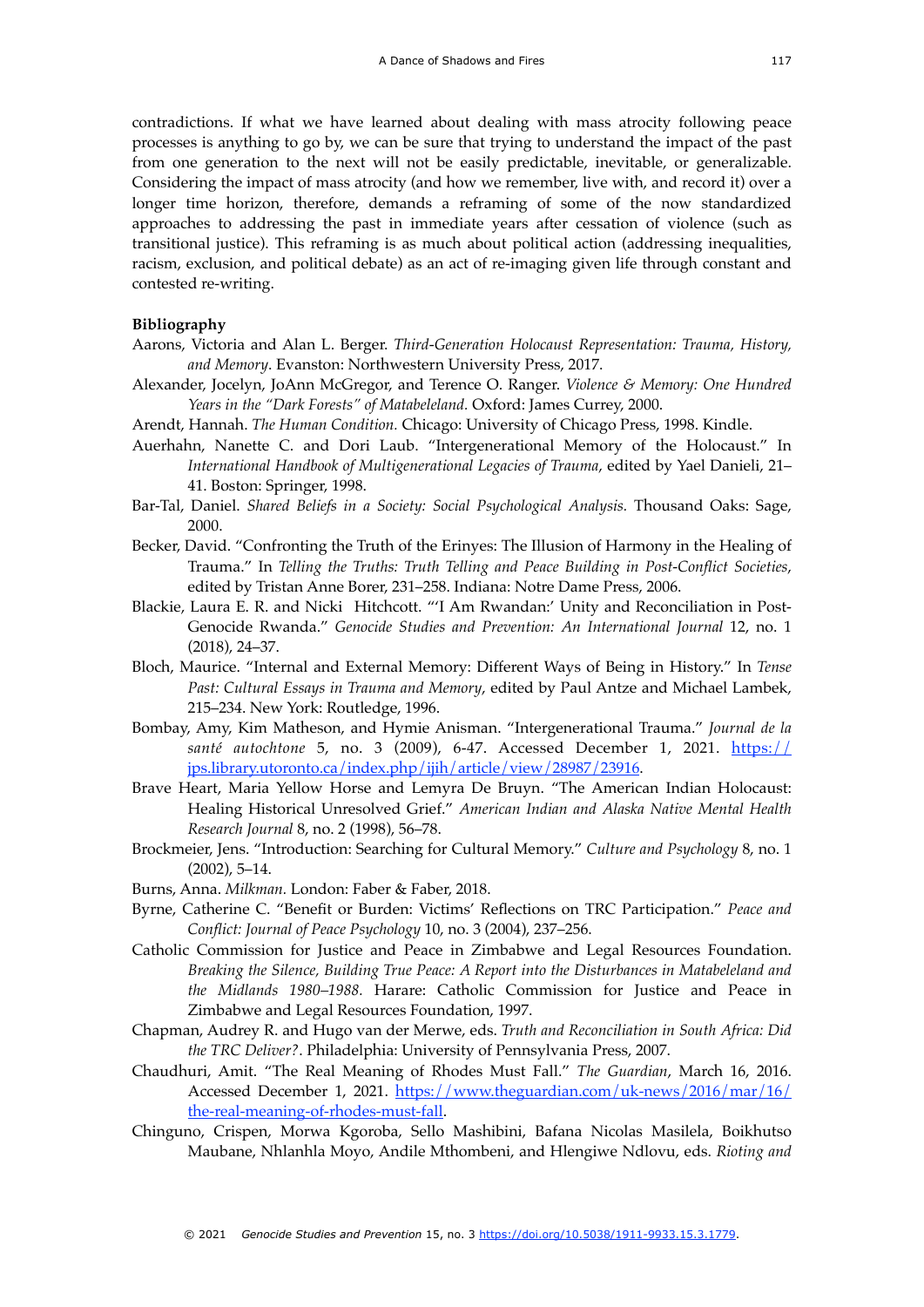*Writing: Diaries of Wits Fallists*. Johannesburg: Society, Work and Development Institute (SWOP), University of the Witwatersrand, 2017.

- Chiwanza, Takudzwa Hillary "Did Nelson Mandela Sell out the Black South Africans?," *The*  African Exponent, August 31, 2017. Accessed May 22, 2020. [https://](https://www.africanexponent.com/post/8556-some-people-have-suggested-that-mandela-sold-out-south-africa) [www.africanexponent.com/post/8556-some-people-have-suggested-that-mandela](https://www.africanexponent.com/post/8556-some-people-have-suggested-that-mandela-sold-out-south-africa)[sold-out-south-africa.](https://www.africanexponent.com/post/8556-some-people-have-suggested-that-mandela-sold-out-south-africa)
- de Saint-Laurent, Constance, Ignacio Brescó de Luna, Sarah H. Awad, and Brady Wagoner. "Collective Memory and Social Sciences in the Post-Truth Era." *Culture & Psychology* 23, no. 2 (2017), 147–155.
- Desai, Ashwin and Richard Pithouse. "'But We Were Thousands:' Dispossession, Resistance, Repossession and Repression in Mandela Park." *Journal of Asian and African Studies* 39, no. 4 (2004), 239–269.
- Duruz, Grégoire and Bert Ingelaere. "Silence, Incredulity and Disarray: Youth Experiences of History Education in Contemporary Rwanda." In *L'Afrique Des Grands Lacs: Annuaire 2013–2014*, edited by Filip Reyntjens, Stef Vandeginste, and Marijke Verpoorten, 377– 397. Paris: L'Harmattan, 2014.
- Eco, Umberto. *Foucault's Pendulum.* Translated by William Weaver. New York: Harcourt, 1989.
- Eisenbruch, Maurice. "From Post-Traumatic Stress Disorder to Cultural Bereavement: Diagnosis of Southeast Asian Refugees." *Social Science & Medicine* 33, no. 6 (1991), 673–680.
- Eppel, Shari. *The Global Political Agreement and the Unity Accord in Zimbabwe.* Port Shepstone: Solidarity Peace Trust, 2009. Accessed December 1, 2021. [http://archive.kubatana.net/](http://archive.kubatana.net/docs/opin/eppel_gpa_vs_unity_accord_090225.doc) [docs/opin/eppel\\_gpa\\_vs\\_unity\\_accord\\_090225.doc.](http://archive.kubatana.net/docs/opin/eppel_gpa_vs_unity_accord_090225.doc)
- Fine, Ellen S. "Transmission of Memory: The Post-Holocaust Generation." In *The Holocaust: Lessons for the Third Generation*, edited by Dominick A. Iorio, Richard L. Libowitz, and Marcia S. Littell, 185–200. Lanham: University Press of America, 1997.
- Foucault, Michel. "Power, Moral Values, and the Intellectual." *History of the Present* 4, no. 1–2 (1988), 11–13.
- Freeman, Mark. *Hindsight: The Promise and Peril of Looking Backward.* Oxford: Oxford University Press, 2009.
- Gready, Paul and Simon Robins. "From Transitional to Transformative Justice: A New Agenda for Practice." *International Journal of Transitional Justice* 8, no. 3 (2014), 339–361. Accessed December 1, 2021. [http://dx.doi.org/10.1093/ijtj/iju013.](http://dx.doi.org/10.1093/ijtj/iju013)
- Halbwachs, Maurice. *On Collective Memory.* Translated by Lewis A. Coser. Chicago: University of Chicago Press, 1992.
- Hamber, Brandon. "Forgiveness and Reconciliation: Paradise Lost or Pragmatism?." *Peace and Conflict: Journal of Peace Psychology* 13, no 1 (2007), 115–125.
- ----------. *Transforming Societies after Political Violence: Truth, Reconciliation, and Mental Health.* New York: Springer, 2009.
- Hamber, Brandon and Ingrid Palmary. "Gender, Memorialization, and Symbolic Reparations." In *The Gender of Reparations: Unsettling Sexual Hierarchies While Redressing Human Rights Violations*, edited by Ruth Rubio-Marin, 324–381. New York: Cambridge University Press, 2009.
- Hamber, Brandon and Richard A. Wilson. "Symbolic Closure through Memory, Reparation and Revenge in Post-Conflict Societies." *Journal of Human Rights* 1, no. 1 (2002), 35–53.
- Herman, Judith Lewis. *Trauma and Recovery: The Aftermath of Violence—From Domestic Abuse to Political Terror.* London: Pandora, 1992.
- Hoffman, Eva. *After Such Knowledge: Memory, History, and the Legacy of the Holocaust.* New York: PublicAffairs Books, 2004.
- Keilson, Hans. *Sequential Traumatization in Children: A Clinical and Statistical Follow-up Study on the Fate of the Jewish War Orphans in the Netherlands.* Translated by Yvonne Bearne, Hilary Coleman, and Deidre Winter. Jerusalem: The Magnes Press, 1992.
- Klein, Melanie. *The Psychoanalysis of Children.* New York: Grove Press, 1960.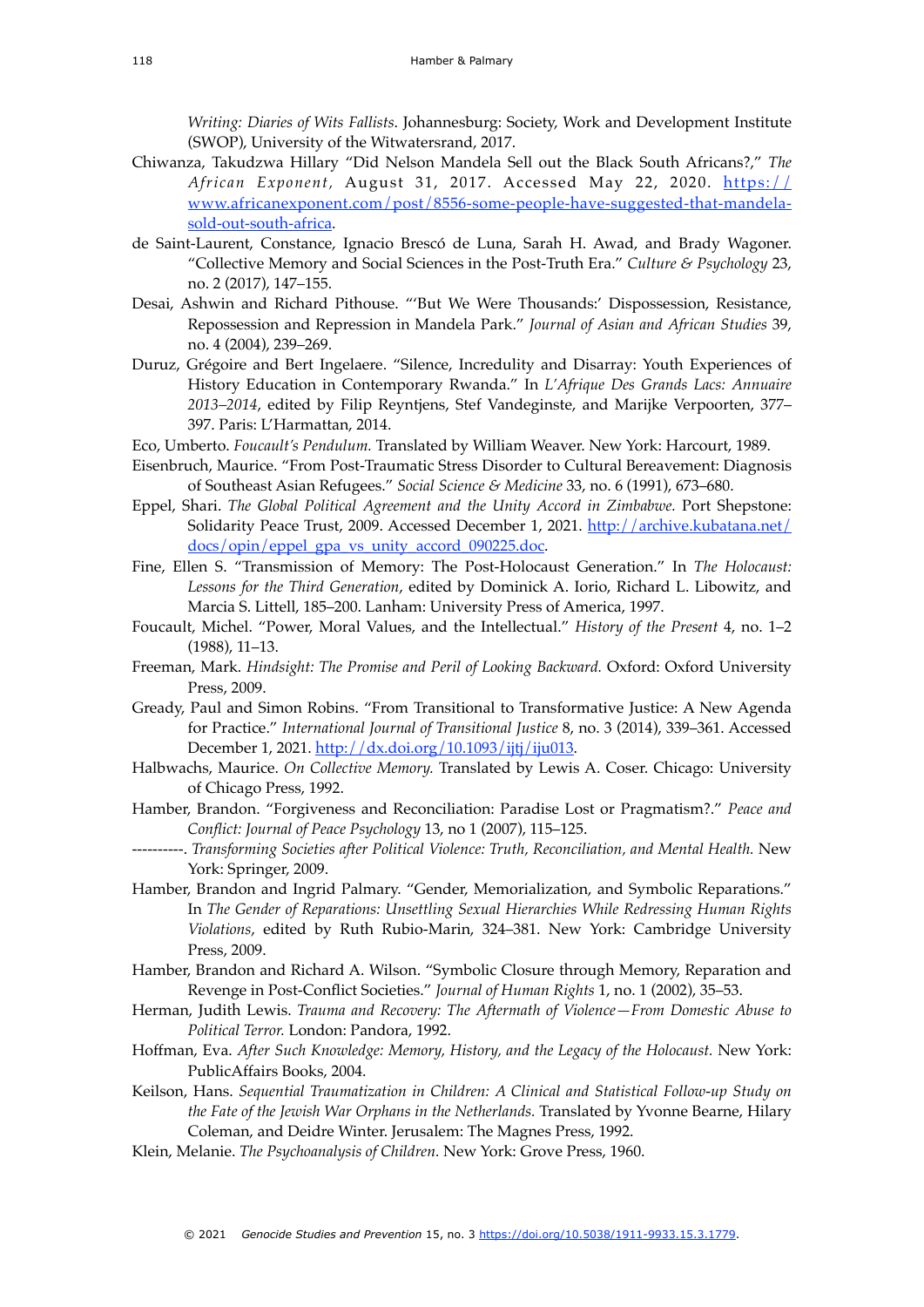- Knox, Colin. "Northern Ireland: Where Is the Peace Dividend?." *Policy & Politics* 44, no. 3 (2016), 485–503.
- Kwoba, Brian, Roseanne Chantiluke, and Athinangamso Nkopo. *Rhodes Must Fall: The Struggle to Decolonise the Racist Heart of Empire*. London: Zed Books, 2018.
- Laplante, Lisa J. "Transitional Justice and Peace Building: Diagnosing and Addressing the Socioeconomic Roots of Violence through a Human Rights Framework." *International Journal of Transitional Justice* 2, no. 3 (2008), 331–355.
- Laub, Dori and Nanette C. Auerhahn. "Knowing and Not Knowing Massive Psychic Trauma: Forms of Traumatic Memory." *International Journal of Psycho-Analysis* 74, no. 2 (1993), 287–302.
- Lefko-Everett, Kate. *Ticking Time Bomb or Demographic Dividend? Youth and Reconcilation in South Africa. SA Reconciliation Barometer Survey.* Cape Town: Institute for Justice Reconciliation, 2012.
- Lykes, M. Brinton and Alison Crosby. "Creative Methodologies as a Resource for Mayan Women's Protagonism." In *Psychosocial Perspectives on Peacebuilding*, edited by Brandon Hamber and Elizabeth Gallagher, 147–186. Switzerland: Springer, 2015.
- Lykes, M. Brinton, Carlos Martín Beristain, and Maria Luisa Cabrera Pérez-Armiñan. "Political Violence, Impunity, and Emotional Climate in Maya Communities." *Journal of Social Issues* 63, no. 2 (2007), 369–385.
- Mamdani, Mahmood. "Beyond Nuremberg: The Historical Significance of the Post-Apartheid Transition in South Africa." *Politics & Society* 43, no. 1 (2015), 61–88.
- Mani, Rama. "Dilemmas of Expanding Transitional Justice, or Forging the Nexus between Transitionfal Justice and Development." *International Journal of Transitional Justice* 2, no. 3 (2008), 253–265.
- McEvoy, Kieran and Kirsten McConnachie. "Victimology in Transitional Justice: Victimhood, Innocence and Hierarchy." *European Journal of Criminology* 9, no. 5 (2012), 527–538.
- Mgbako, Chi. "Ingando Solidarity Camps: Reconciliation and Political Indoctrination in Post-Genocide Rwanda Note." *Harvard Human Rights Journal* 18 (2005), 201–223. Accessed November 13, 2021. [https://ir.lawnet.fordham.edu/faculty\\_scholarship/377](https://ir.lawnet.fordham.edu/faculty_scholarship/377).
- Misztal, Barbara. *Theories of Social Remembering.* Maidenhead: Open University Press, 2003.
- Modisane, Cameron. "How Mandela's ANC Sold Out the Economic Struggle." *News24*, April [21, 2014. Accessed December 8, 2021. https://www.news24.com/news24/xArchive/](https://www.news24.com/news24/xArchive/Voices/how-mandelas-anc-sold-out-the-economic-struggle-20180719-2) [Voices/how-mandelas-anc-sold-out-the-economic-struggle-20180719-2](https://www.news24.com/news24/xArchive/Voices/how-mandelas-anc-sold-out-the-economic-struggle-20180719-2).
- Murakami, Haruki. *Kafka on the Shore.* Translated by Philip Gabriel. London: Vintage, 2006.
- Murambado, Ruth. "'We Cannot Reconcile until the Past Has Been Acknowledged:' Perspectives on Gukurahundi from Matabeleland, Zimbabwe." *African Journal on Conflict Resolution* 15, no. 1 (2015), 33–58.
- Ndlovu, Duduzile S. "Let Me Tell My Own Story: A Qualitative Exploration How and Why 'Victims' Remember Gukurahundi in Johannesburg Today." PhD diss., University of the Witwatersrand, 2017.
- Nora, Pierre. "Generation." In *Realms of Memory: The Construction of the French Past, vol. 1 Conflicts and Divisions*, edited by Pierre Nora, 499–531. Translated by Arthur Goldhammer. New York: Cambridge University Press, 1992.
- ----------. "General Introduction: Between Memory and History." In *Realms of Memory: The Construction of the French Past, vol. 1 Conflicts and Divisions*, edited by Pierre Nora, 1–20. Translated by Arthur Goldhammer. New York: Cambridge University Press, 1992.
- Pettigrew, Thomas F. and Linda R. Tropp. "A Meta-Analytic Test of Intergroup Contact Theory." *Journal of Personality and Social Psychology* 90, no. 5 (2006), 751–783.
- Posel, Deborah and Graeme Simpson, eds. *Commissioning the Past: Understanding South Africa's Truth and Reconciliation Commission.* Johannesburg: Witwatersrand University Press, 2002.
- Reyntjens, Filip. "Constructing the Truth, Dealing with Dissent, Domesticating the World: Governance in Post-Genocide Rwanda." *African Affairs* 110, no. 438 (2011), 1–34.